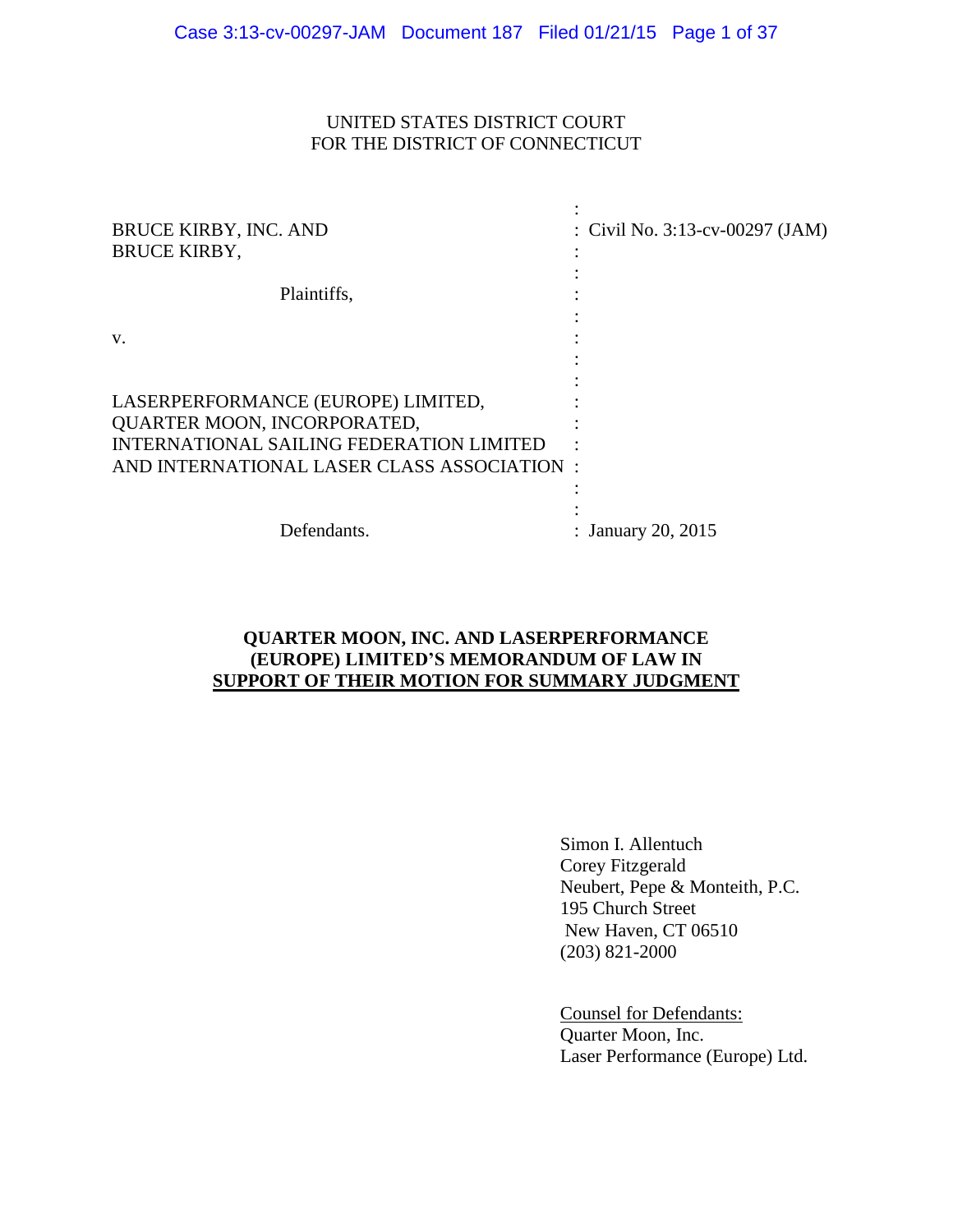# **TABLE OF AUTHORITIES**

# **Cases**

| A-G Foods, Inc. v. Pepperidge Farm, Inc., 216 Conn. 200, 579 A.2d 69 (1990)  28                |  |
|------------------------------------------------------------------------------------------------|--|
| Atl. Richfield Co. v. Arco Globus Int'l, 150 F.3d 189 (2d Cir. 1998)  16, 17                   |  |
|                                                                                                |  |
| Burberry Ltd. v. Designers Imps., Inc., No. 07 Civ. 3997 (PAC), 2010 U.S. Dist. LEXIS 3605     |  |
|                                                                                                |  |
| Cartier Int'l B.V. v. Ben-Menachem, No. 06 Civ. 3917 (RWS), 2007 U.S. Dist. LEXIS 95366        |  |
| Coach, Inc. v. Allen, No. 11 Civ. 3590 (CM), 2012 U.S. Dist. LEXIS 100829 (S.D.N.Y. July 18,   |  |
| Coach, Inc. v. Melendez, No. 10 Civ. 6178 (BSJ) (HBP), 2011 U.S. Dist. LEXIS 116842            |  |
| Coach, Inc. v. Paula's Store Sportwear L.L.C., Civil Action No. 13-3263 (SRC), 2014 U.S. Dist. |  |
| Cosmetically Sealed Indus. v. Chesebrough-Pond's USA Co., 125 F.3d 28 (2d Cir. 1997). 19, 21   |  |
|                                                                                                |  |
|                                                                                                |  |
| EMI Catalogue Pshp. v. Hill, Holliday, Connors, Cosmopulos Inc., 228 F.3d 56 (2d Cir. 2000) 23 |  |
| Emlee Equip. Leasing Corp. v. Waterbury Transmission, Inc., 41 Conn. Supp. 575 (Super. Ct.     |  |
| Gleason v. Smolinski, No. NNHCV065005107S, 2009 Conn. Super. LEXIS 1982 (Conn. Super.          |  |
|                                                                                                |  |
|                                                                                                |  |
| Gucci Am., Inc. v. Duty Free Apparel, Ltd., 286 F. Supp. 2d 284 (S.D.N.Y. 2003)  25            |  |
| Hillside Metro Assocs. v. JPMorgan Chase Bank, Nat'l Ass'n, No. 10-CV-1772 (JG) (SMG),         |  |
|                                                                                                |  |
|                                                                                                |  |
|                                                                                                |  |
| LaSalle Bank Nat'l Ass'n v. Nomura Asset Capital Corp., 424 F.3d 195 (2d Cir. 2005)  31        |  |
|                                                                                                |  |
| Pace v. N. Haven Acad., No. CV096005922S, 2010 Conn. Super. LEXIS 980 (Conn. Super. Ct.        |  |
|                                                                                                |  |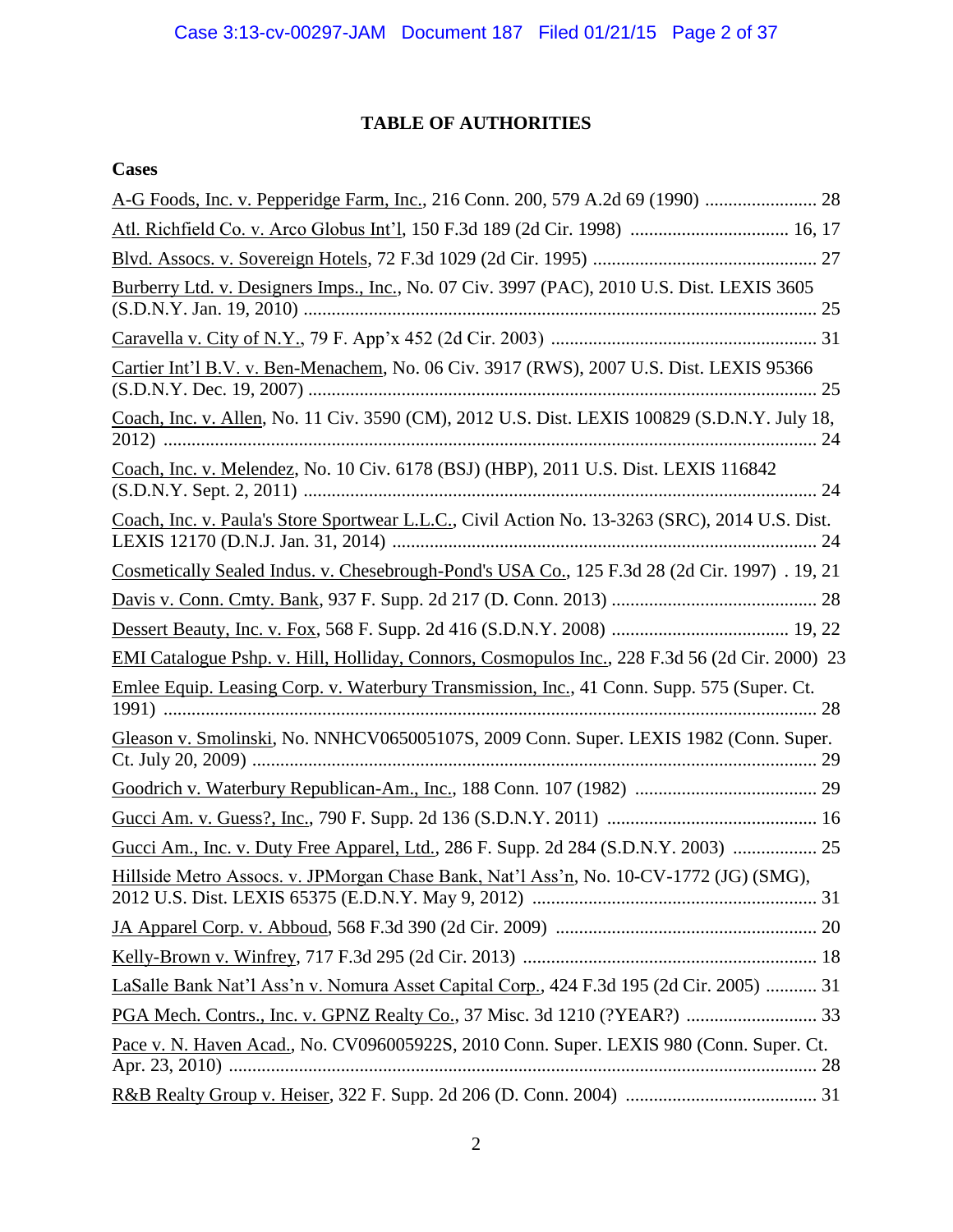# Case 3:13-cv-00297-JAM Document 187 Filed 01/21/15 Page 3 of 37

| Sands, Taylor & Wood Co. v. Quaker Oats Co., 978 F.2d 947 (7th Cir. 1992)  18                |  |
|----------------------------------------------------------------------------------------------|--|
| Scandaglia v. Transunion Interactive, Inc., No. 09 C 2121, 2010 U.S. Dist. LEXIS 91763 (N.D. |  |
|                                                                                              |  |
|                                                                                              |  |
|                                                                                              |  |
|                                                                                              |  |
| Travel Servs. Network v. Presidential Fin. Corp., 959 F. Supp. 135 (D. Conn. 1997)  27       |  |
| Victor G. Reiling Assocs. v. Fisher-Price, Inc., 406 F. Supp. 2d 175 (D. Conn. 2005)  26     |  |

# **Statutes**

# Other

|--|--|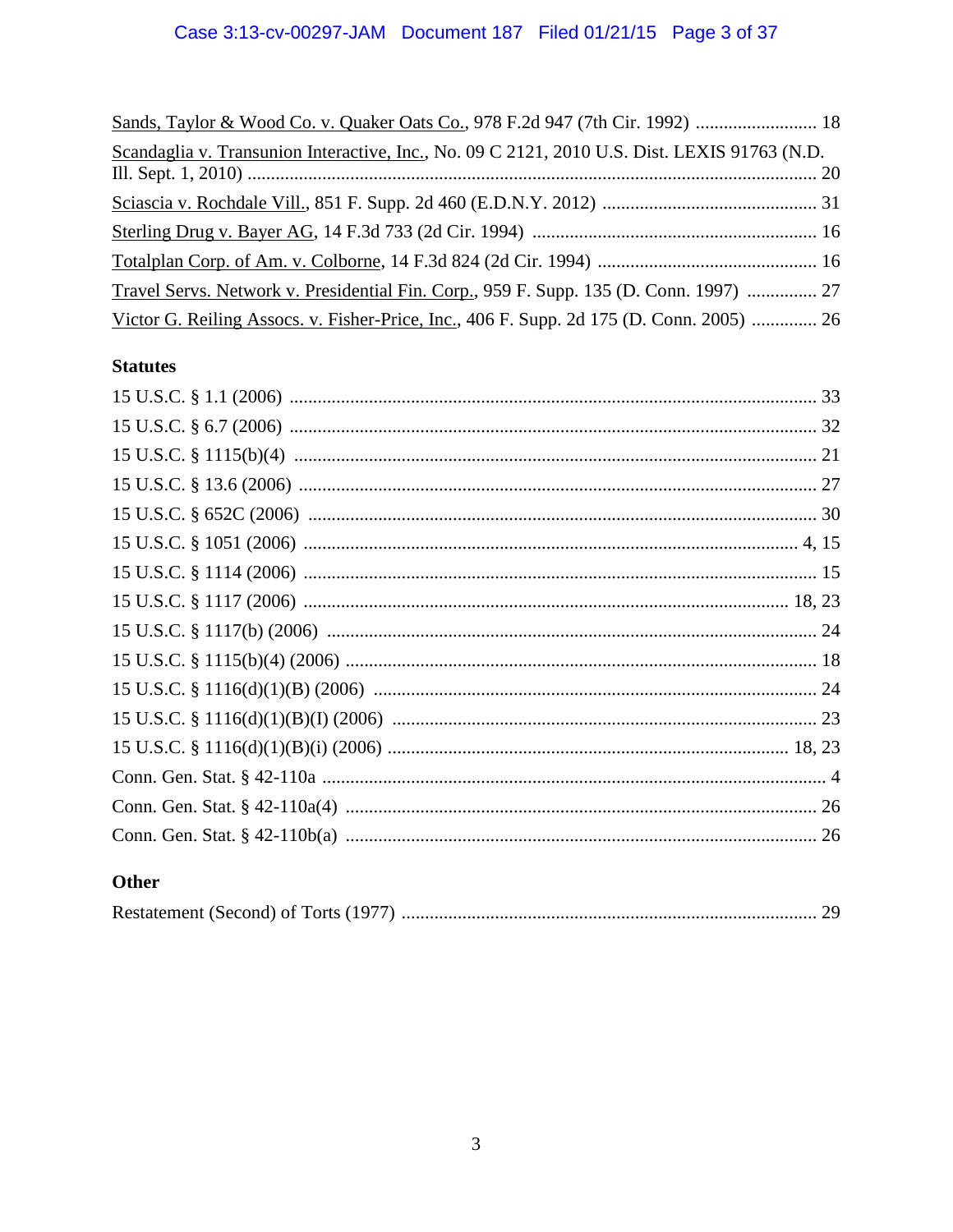# **PRELIMINARY STATEMENT**

Defendants LaserPerformance (Europe) Limited ("LaserPerformance") and Quarter Moon, Incorporated ("Quarter Moon") respectfully submit this Memorandum of Law in support of their Motion for Summary Judgment against the claims brought by plaintiffs Bruce Kirby Inc. ("BKI") and Bruce Kirby ("Kirby").

This case is about a small boat known as the "Laser" which is raced competitively around the world and in the Olympics**. Pp. 88-89, Crane Depo (Ex. 1, Allentuch Declaration)**. Laser Sailboats Limited manufacturers Laser sailboats in the United Kingdom and Laser Performance, LLC finishes the assembly of Lasers for the North American market. Laser Sailboats Limited is an affiliate of defendant LaserPerformance and Laser Performance, LLC is a subsidiary of Quarter Moon. **¶2, Crane Declaration**. They have the right to use the trademarked brand name "Laser" throughout the world (except in Australia, New Zealand, Oceania, Japan and South Korea) pursuant to agreements with former defendants Karaya (Jersey) Limited ("Karaya") and Velum Limited ("Velum"). 1 **P. 54, Crane Depo (Ex. 1, Allentuch Declaration); ¶3, Crane Declaration.** Former defendant International Sailing Federation Limited ("ISAF")<sup>2</sup> issues stickers known as plaques which are placed on each Laser.<sup>3</sup> P. 42, Kirby Depo (Ex. 2, **Allentuch Declaration); ¶4, Crane Declaration; Exhibit 1, Crane Declaration**. A Laser contains a second plaque that identifies the builder known as the "Builder Plaque." **¶4, Crane Declaration; Exhibit 2, Crane Declaration.** As Mr. Kirby admitted, a Laser is a Laser because

 $\overline{a}$ 

<sup>1</sup> Karaya and Velum were dismissed from the case on February 27, 2014. **See DE 117.**

<sup>2</sup> ISAF was dismissed from the case on February 27, 2014. **See DE 117**

<sup>&</sup>lt;sup>3</sup> Each Laser has two plaques. The first is an ISAF plaque and the second is a builder's plaque. Until he complained by commencing this action, the builder's plaque contained the words "designed by Bruce Kirby" on the bottom of the plaque. **¶4, Crane Declaration.**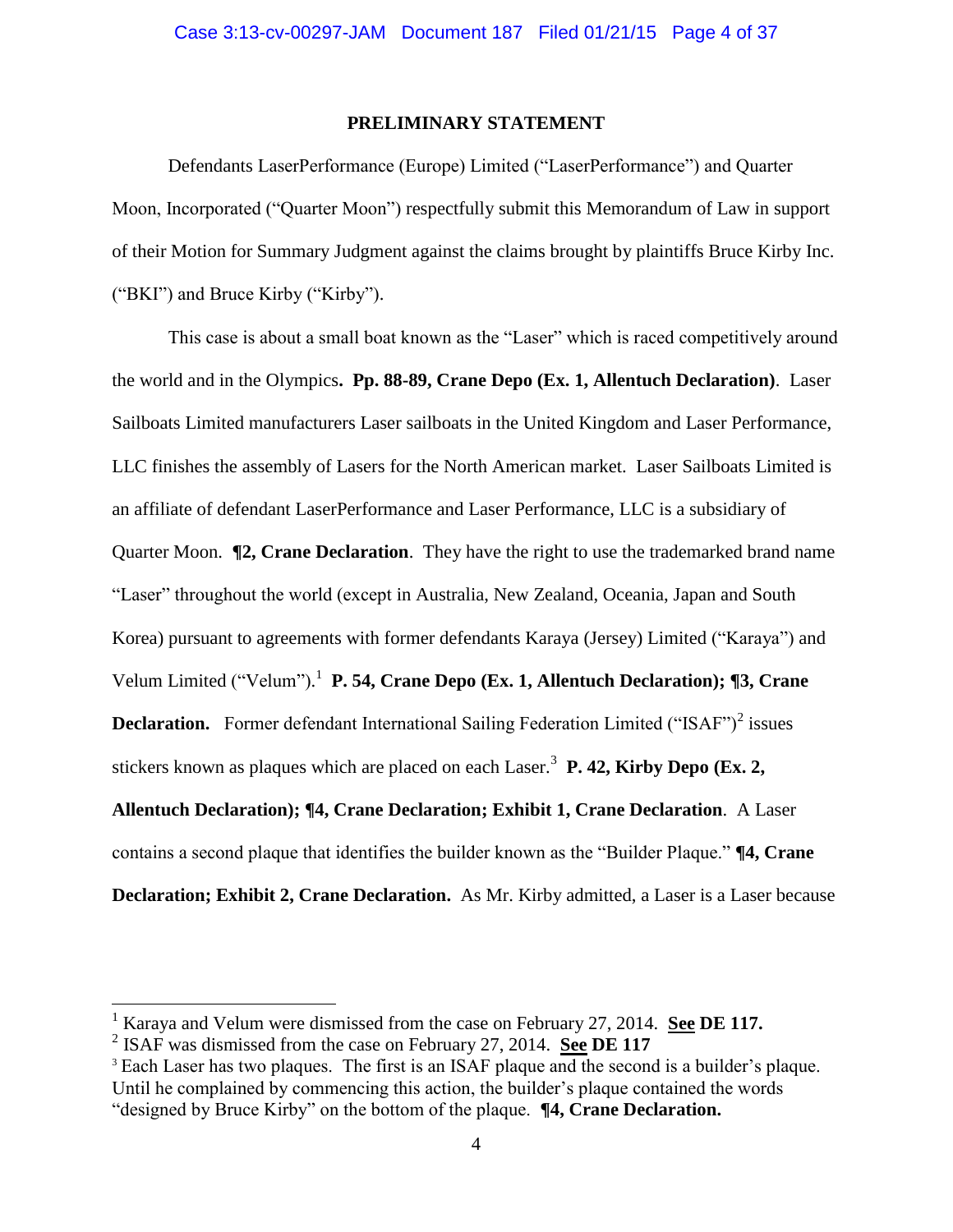it has the right dimensions, it has an ISAF plaque and it has the brand name "Laser" on it.

# **Kirby Deposition, p. 39-40 (Ex. 2, Allentuch Declaration).**

For nearly forty years, Bruce Kirby and his company profited from a simple boat design (the Laser sailboat) he created with Ian Bruce in the late 1960s. Neither Mr. Kirby nor his company had any statutory protection for this boat design. However, they did have royalty contracts. In 2008, plaintiffs sold these rights to third party defendant Global Sailing Limited ("Global Sailing"), who then terminated the royalty contracts without cause and attempted to convince the world Laser sailing community (former defendant ISAF and co-defendant ILCA) to replace the Laser with an identical boat called the Kirby Torch. **P. 38, Crane Depo (Ex. 1, Allentuch Declaration); Ex. 3, Allentuch Declaration ; Ex. 13, Kirby Deposition; Exhibit 11, Kirby Deposition; Ex. 4, Allentuch Declaration; Kirby Deposition, p. 49, 56 (Ex. 2, Allentuch Declaration).** Mr. Kirby controls the trademark for the Torch but defendants control the trademark for the Laser brand. **See Ex. 5, Allentuch Declaration, ¶3, Crane Declaration.** ISAF continued to issue stickers or plaques on Laser sailboats thereby allowing the public to race them and refused to recognize the Kirby Torch. When Kirby failed to convince the sailing community to back his plan with the owners of Global Sailing and  $PSA<sup>4</sup>$ , plaintiffs brought this lawsuit.

<span id="page-4-1"></span><span id="page-4-0"></span>The Amended Complaint asserts a series of common law and statutory claims - counterfeiting and trademark infringement under the Lanham Act (15 U.S.C. § 1051 et seq.), CUTPA (Conn. Gen. Stat. § 42-110a et seq.), misappropriation of publicity rights, and breaches of contract. The claims arise from two facts. The Builder's Plaque on Lasers contained the words, "designed by Bruce Kirby," until Kirby complained by filing this lawsuit, at which point

 $\overline{a}$ 

<sup>4</sup> **See Kirby Deposition, p. 118-119 (Exhibit 2, Allentuch Declaration).**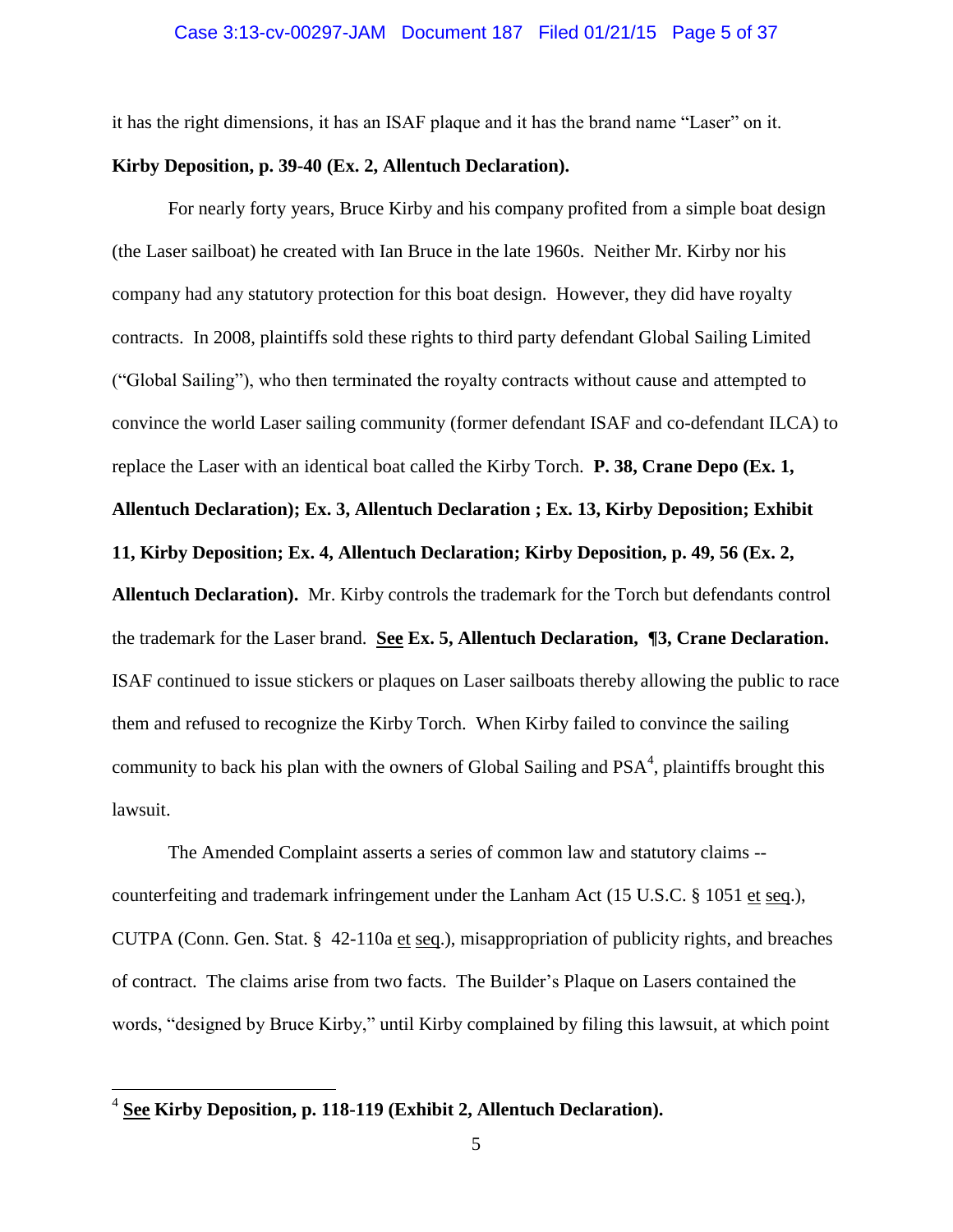#### Case 3:13-cv-00297-JAM Document 187 Filed 01/21/15 Page 6 of 37

they were no longer included. **See ¶¶86-119, Amended Complaint.** Kirby also claims that Quarter Moon and LaserPerformance built Lasers but failed to pay him royalties. **See ¶¶120- 135, Amended Complaint.** As set forth in detail in this memorandum of law, LaserPerformance neither makes boats nor does it ship boats into the United States. Its affiliate, Laser Sailboats, Ltd., even if it were a defendant, would not be liable under the statutory or the common law tort claims because it ships partially completed Lasers, without any marks, into Rhode Island. Quarter Moon is not liable under the Lanham Act because (1) it does not make Lasers, (2) affix plaques, or even (3) sell Lasers. Even if it did, the brief use of the phrase "designed by Bruce Kirby" constitutes a fair use under the Lanham Act. The defendants did not commit any torts in Connecticut. For all of these reasons, summary judgment is appropriate.

#### **STATEMENT OF FACTS**

REDACTED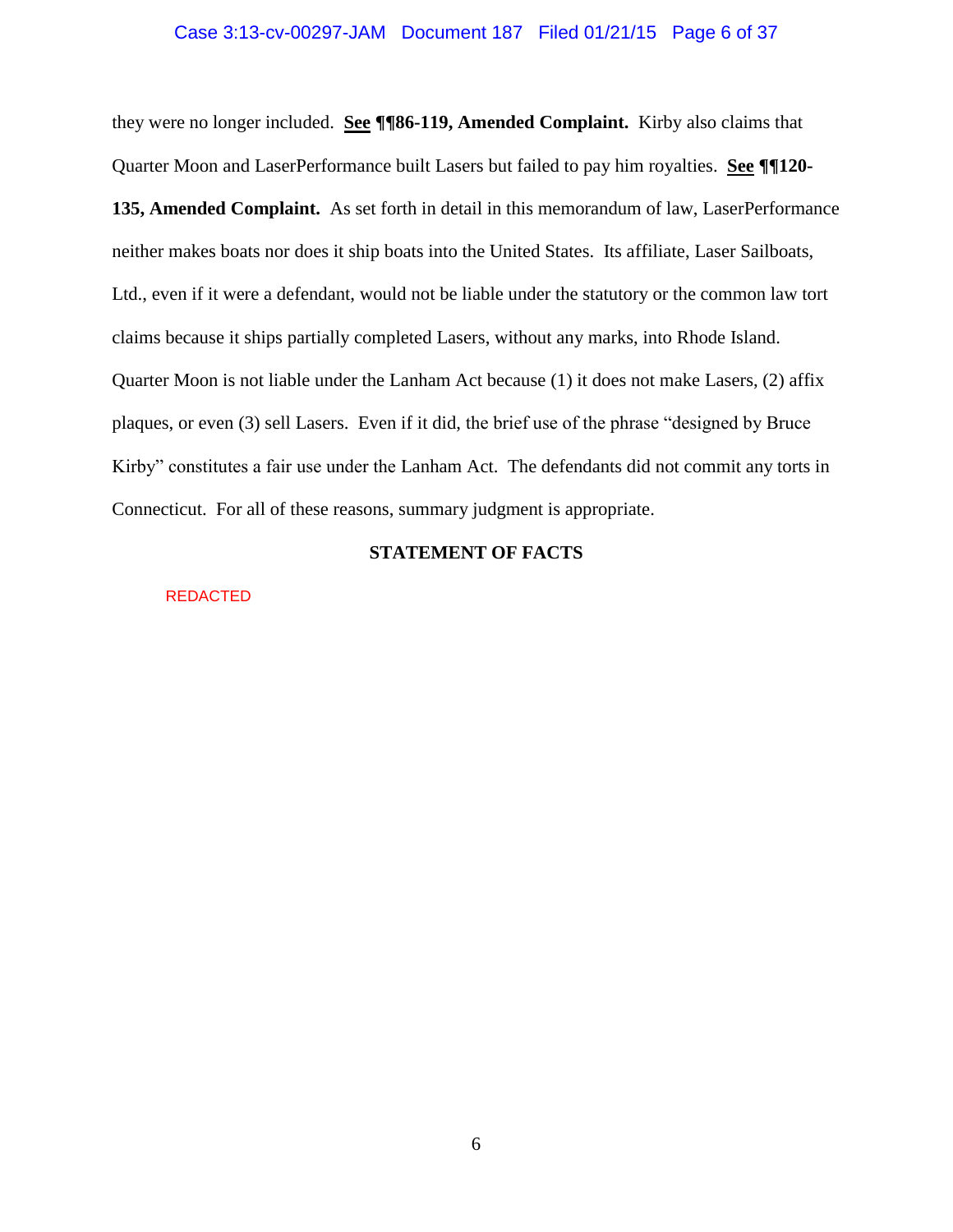Case 3:13-cv-00297-JAM Document 187 Filed 01/21/15 Page 7 of 37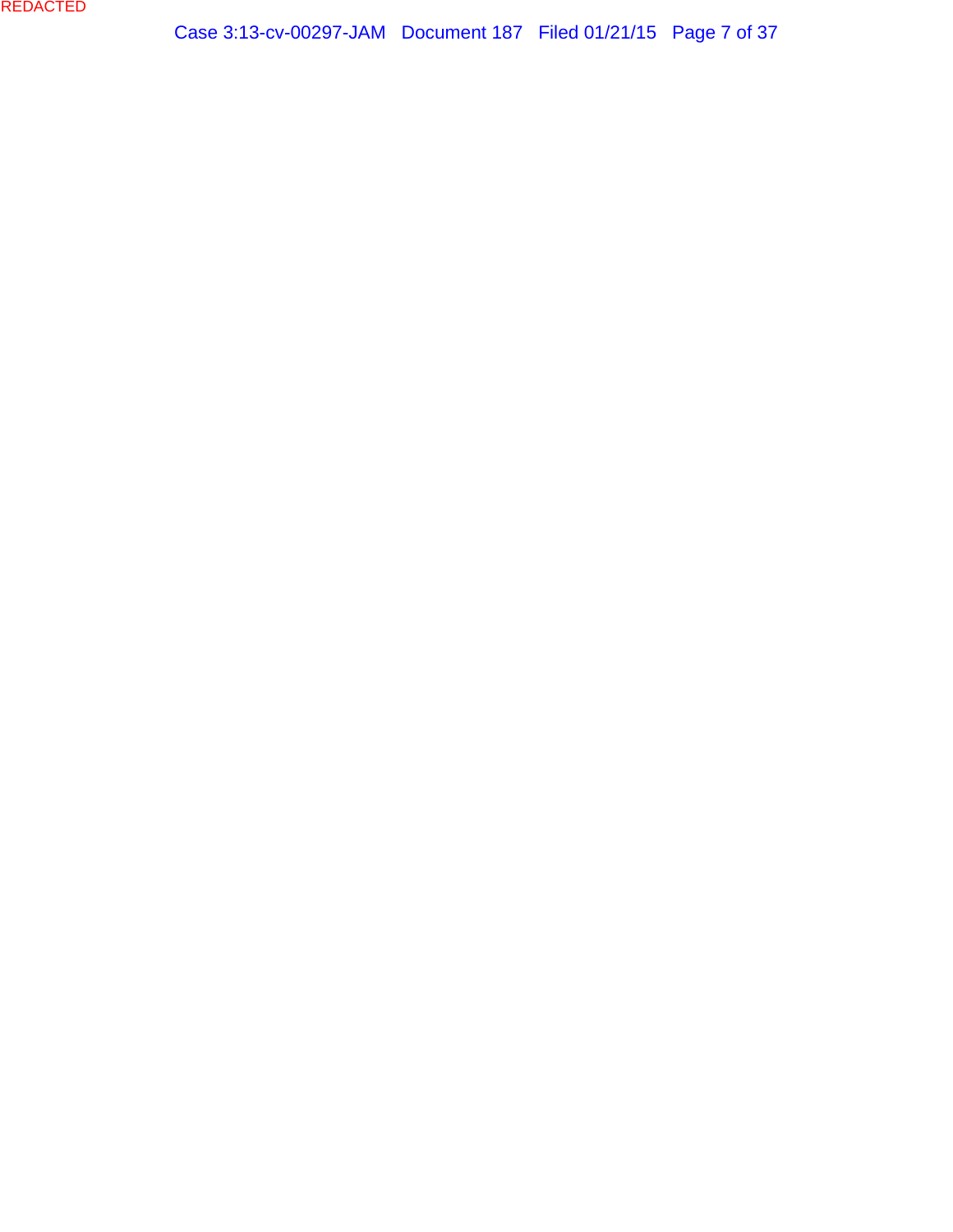Case 3:13-cv-00297-JAM Document 187 Filed 01/21/15 Page 8 of 37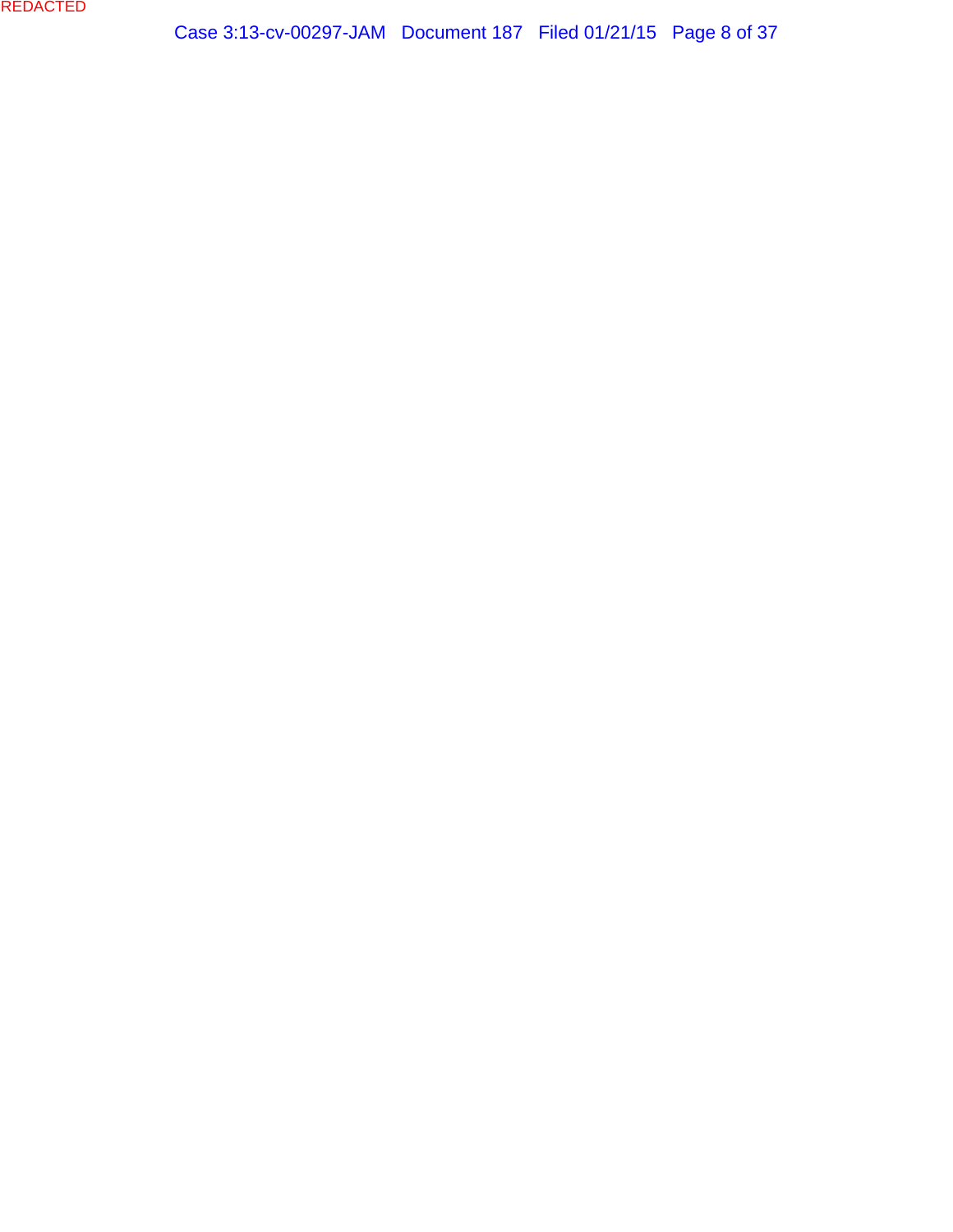Case 3:13-cv-00297-JAM Document 187 Filed 01/21/15 Page 9 of 37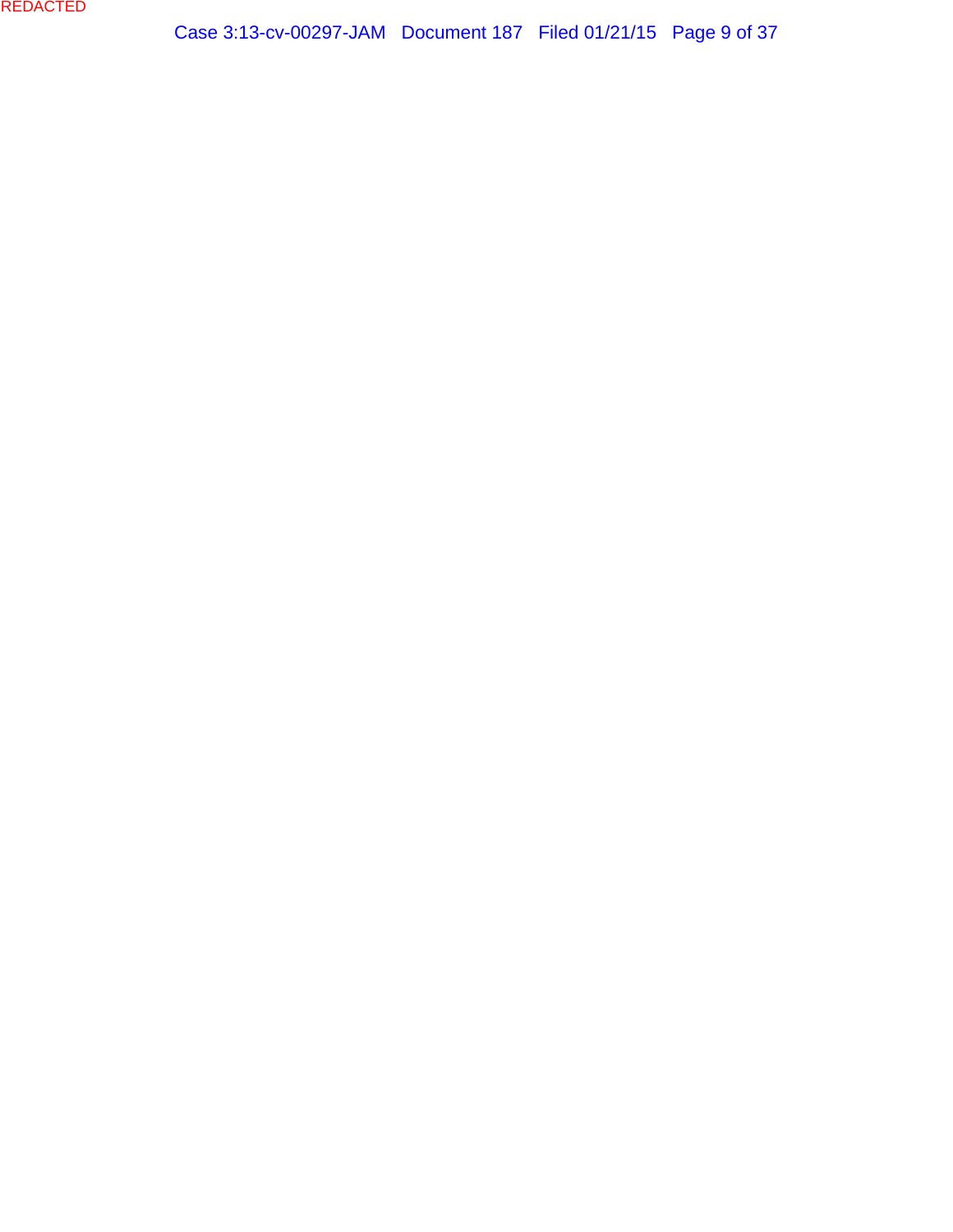Case 3:13-cv-00297-JAM Document 187 Filed 01/21/15 Page 10 of 37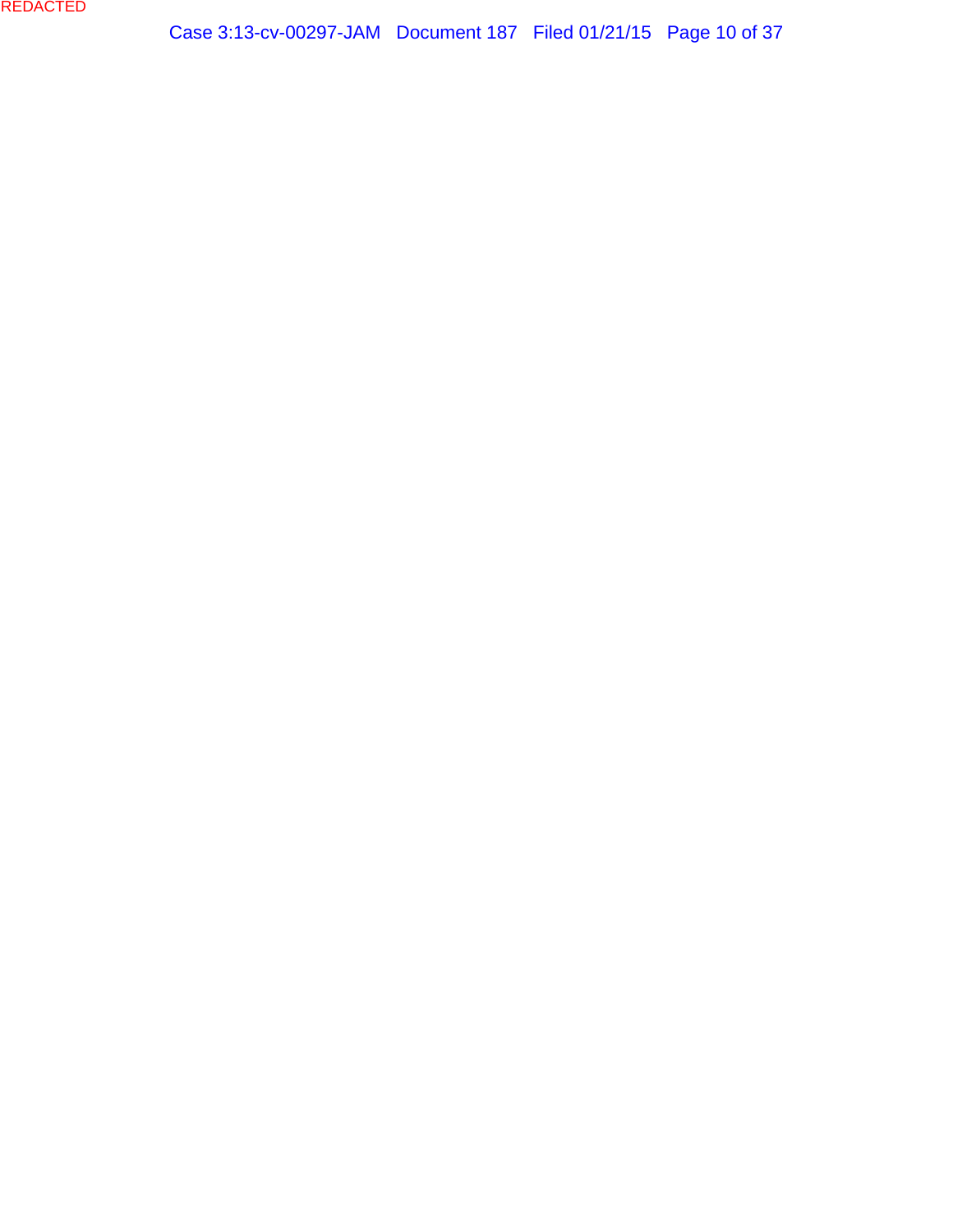Case 3:13-cv-00297-JAM Document 187 Filed 01/21/15 Page 11 of 37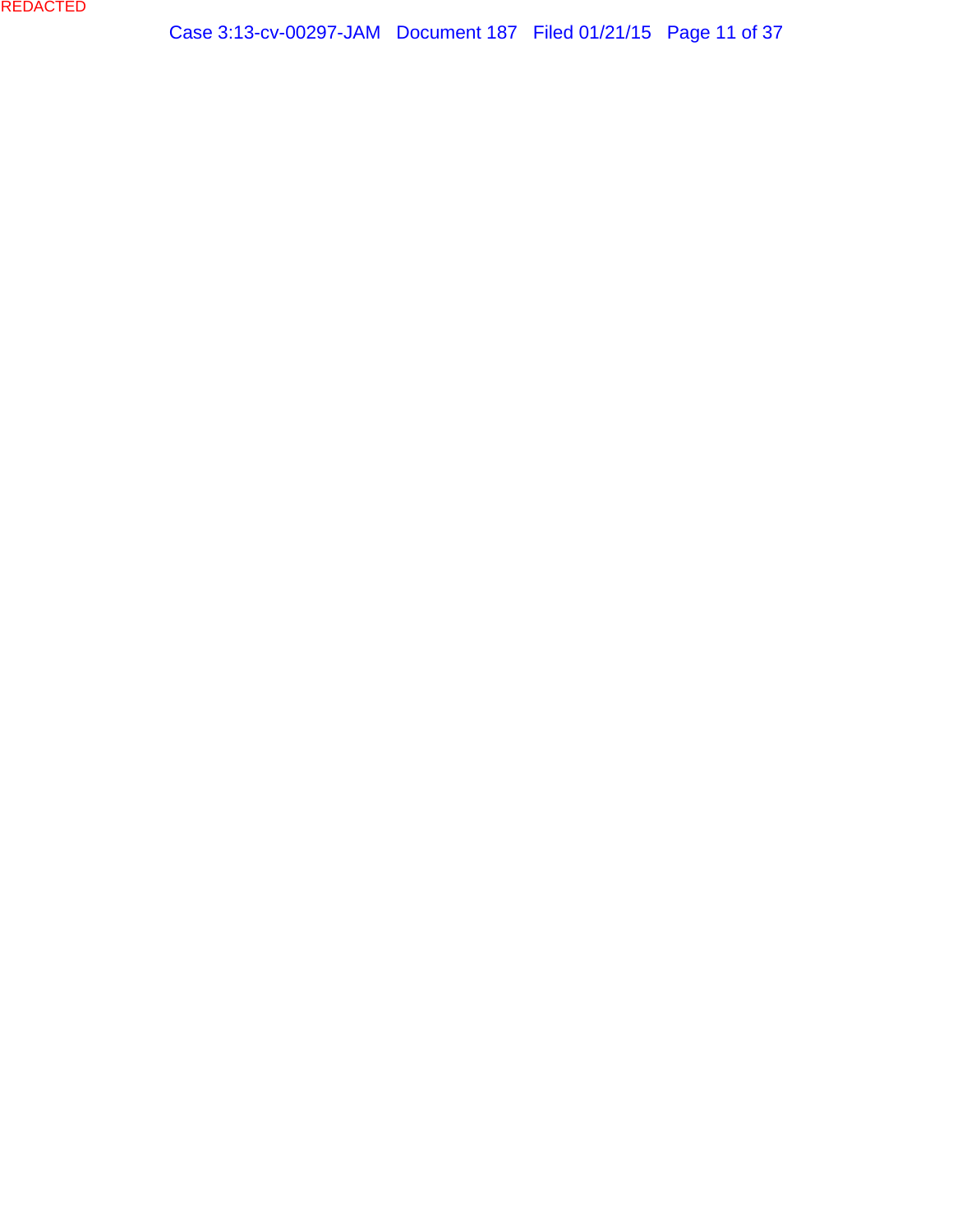Case 3:13-cv-00297-JAM Document 187 Filed 01/21/15 Page 12 of 37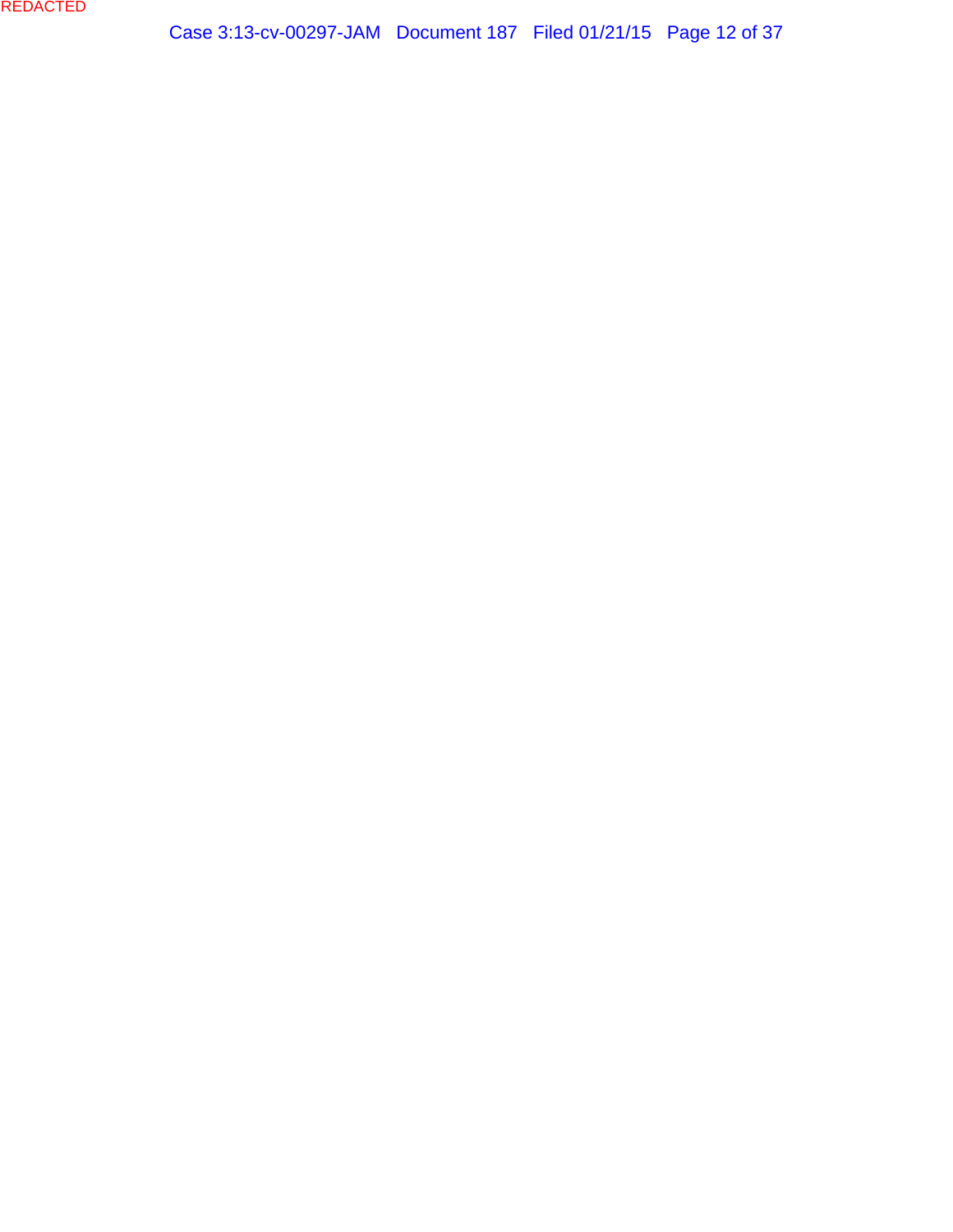Case 3:13-cv-00297-JAM Document 187 Filed 01/21/15 Page 13 of 37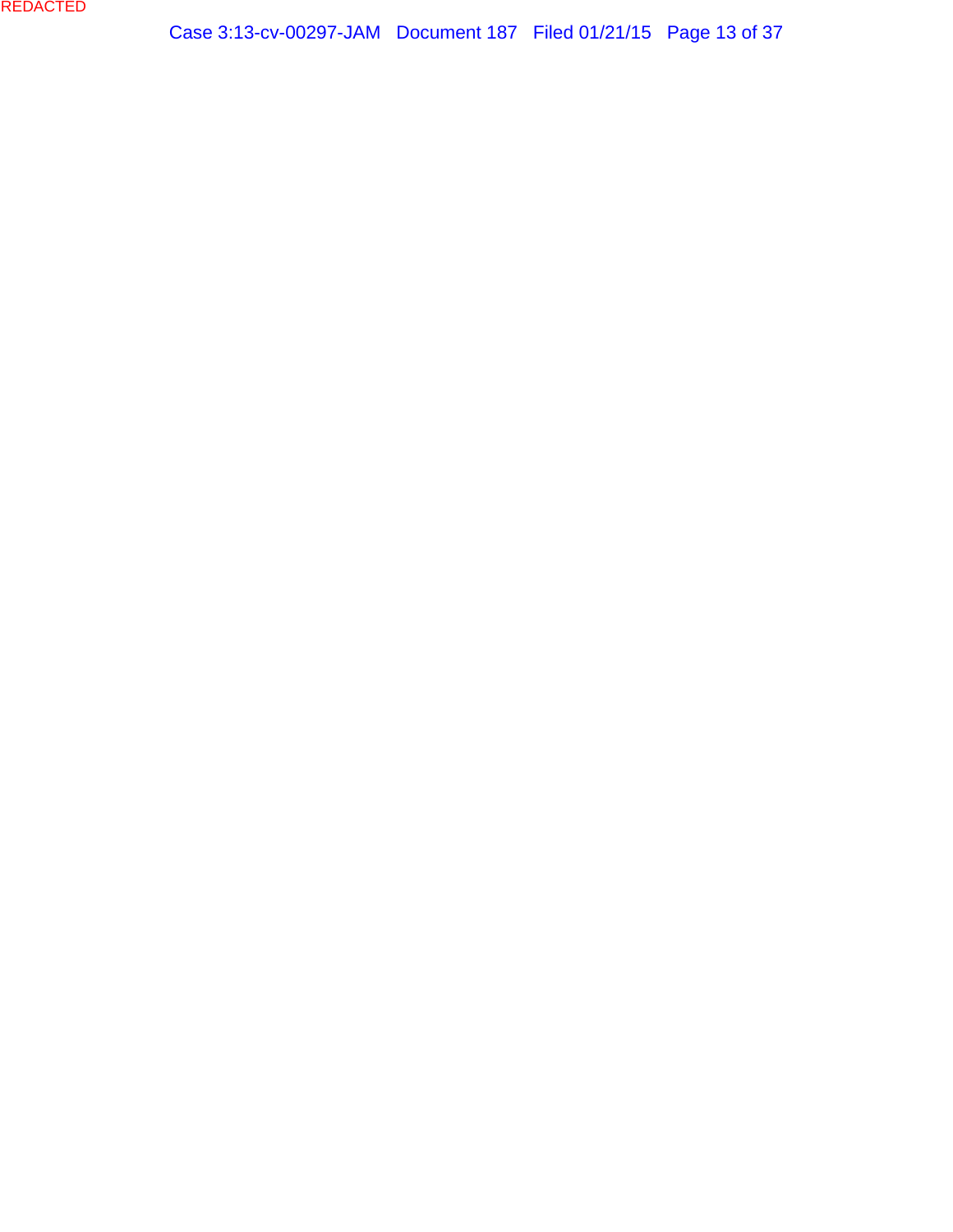Case 3:13-cv-00297-JAM Document 187 Filed 01/21/15 Page 14 of 37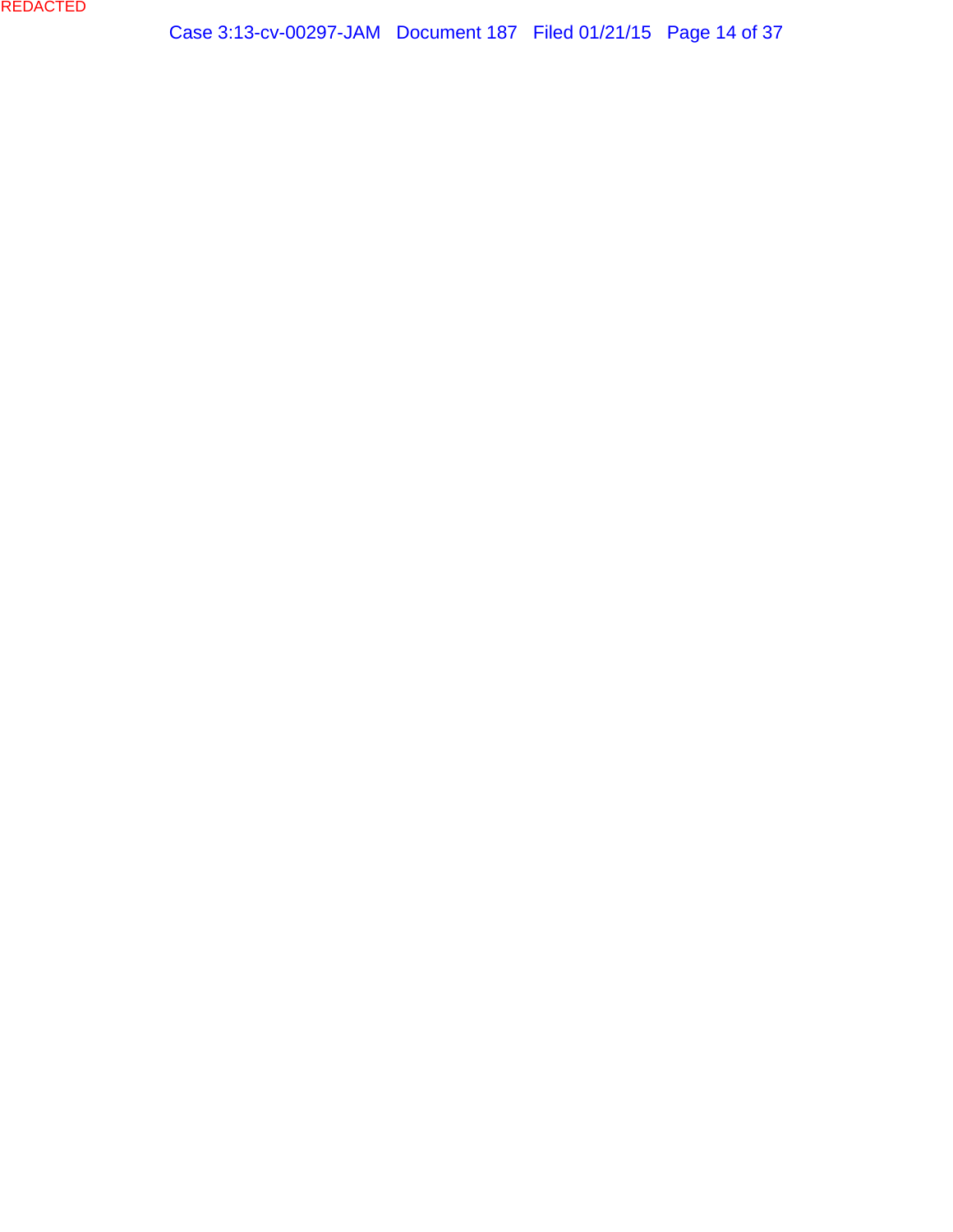REDACTED

# **PROCEDURAL HISTORY**

On April 30, 2013, Plaintiffs filed their First Amended Complaint (the "Complaint")

against defendants LaserPerformance, Quarter Moon, Karaya, Velum, ISAF, ILCA and Farzad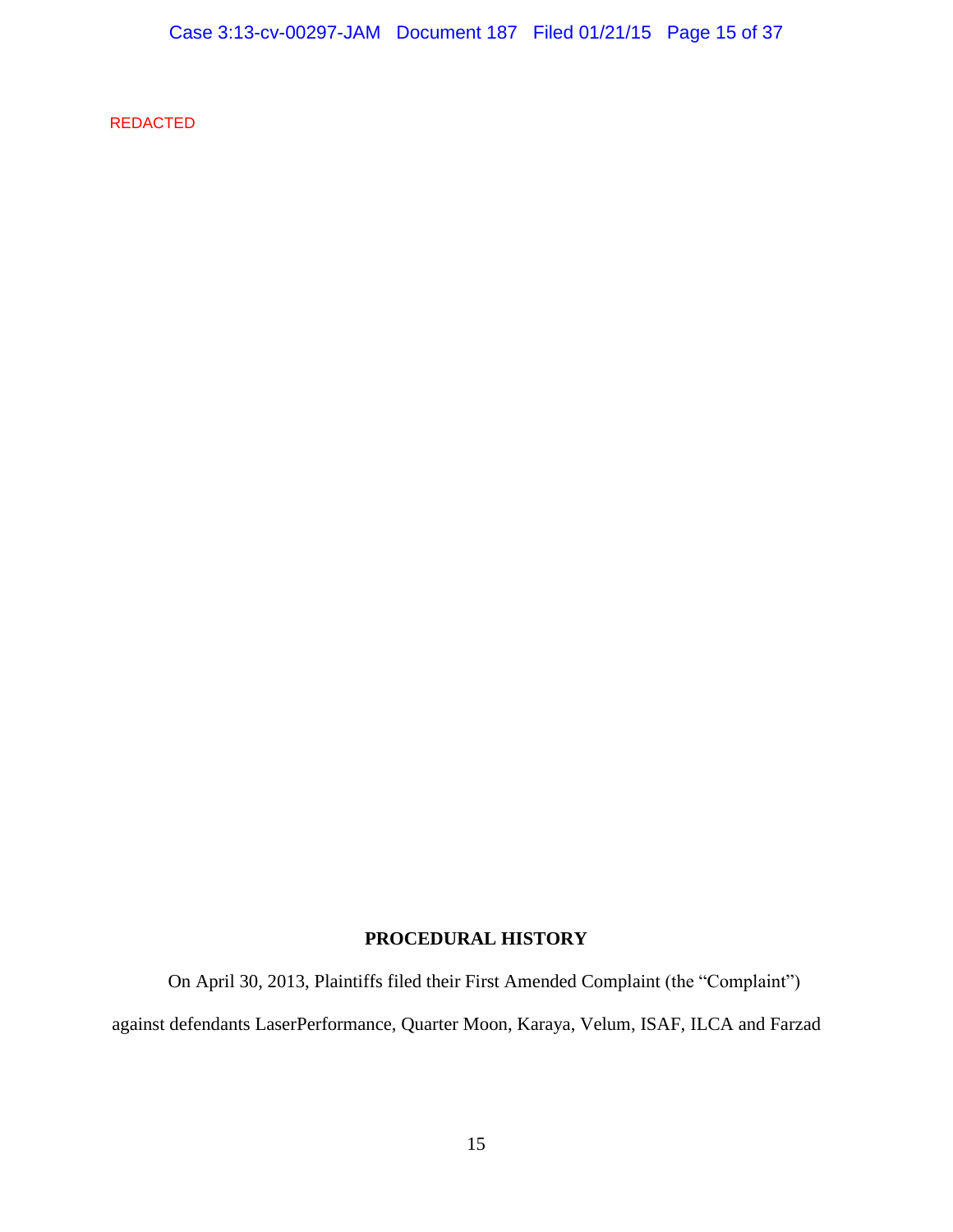#### Case 3:13-cv-00297-JAM Document 187 Filed 01/21/15 Page 16 of 37

Rastegar.<sup>5</sup> Plaintiffs seek recovery of damages and equitable relief from the Counterclaim Plaintiffs for: (1) trademark counterfeiting, arising under the Lanham Act, 15 U.S.C. § 1114; (2) trademark infringement, unfair competition and false designation of origin arising under the Lanham Act, 15 U.S.C. § 1114; (3) unfair trade practices under the Connecticut Unfair Trade Practices Act (CUTPA); (4) misappropriation of Bruce Kirby's publicity rights; (5) default of the 1983 builders agreement; (6) default of the 1989 builders agreement; and (7) inducement to default under the 1983 and 1989 builder agreements. Thereafter, on June 12, 2013, Laser Performance and Quarter Moon filed their Answer and Counterclaims (the "Counterclaims") against Plaintiffs and additional counterclaim defendants PSA and Global Sailing.

On February 24, 2014, the Court dismissed the claims against ISAF, Farzad Rastegar, Velum Limited and Karaya Limited. **See DE 117**.

#### <span id="page-15-1"></span>**ARGUMENT**

# **I. The Lanham Act does not Apply to LaserPerformance**

While the Lanham  $Act^6$  governs federal trademark law and forms the basis for plaintiffs' first two claims, it does not apply to the alleged conduct of LaserPerformance because: (1) the conduct of LaserPerformance occurred outside of the United States and under these circumstances extraterritorial application of the statute is inappropriate; and (2) even if the statute did apply, LaserPerformance did not use the "mark" in question. LaserPerformance shipped partially completed Lasers, without any marks, to Laser Performance, LLC in Rhode Island where final assembly was completed. **¶2, Crane Declaration**. Because LaserPerformance did not put the Builders Plaque containing the name Bruce Kirby on any boat, much less boats going to the United States, it cannot be liable for trademark infringement. This

 $\overline{a}$ 

<sup>5</sup> Farzad Rastegar was also dismissed from the case on February 27, 2014. **See DE 117.**

<span id="page-15-0"></span> $^{6}$  15 U.S.C. §§ 1051 <u>et</u> seq,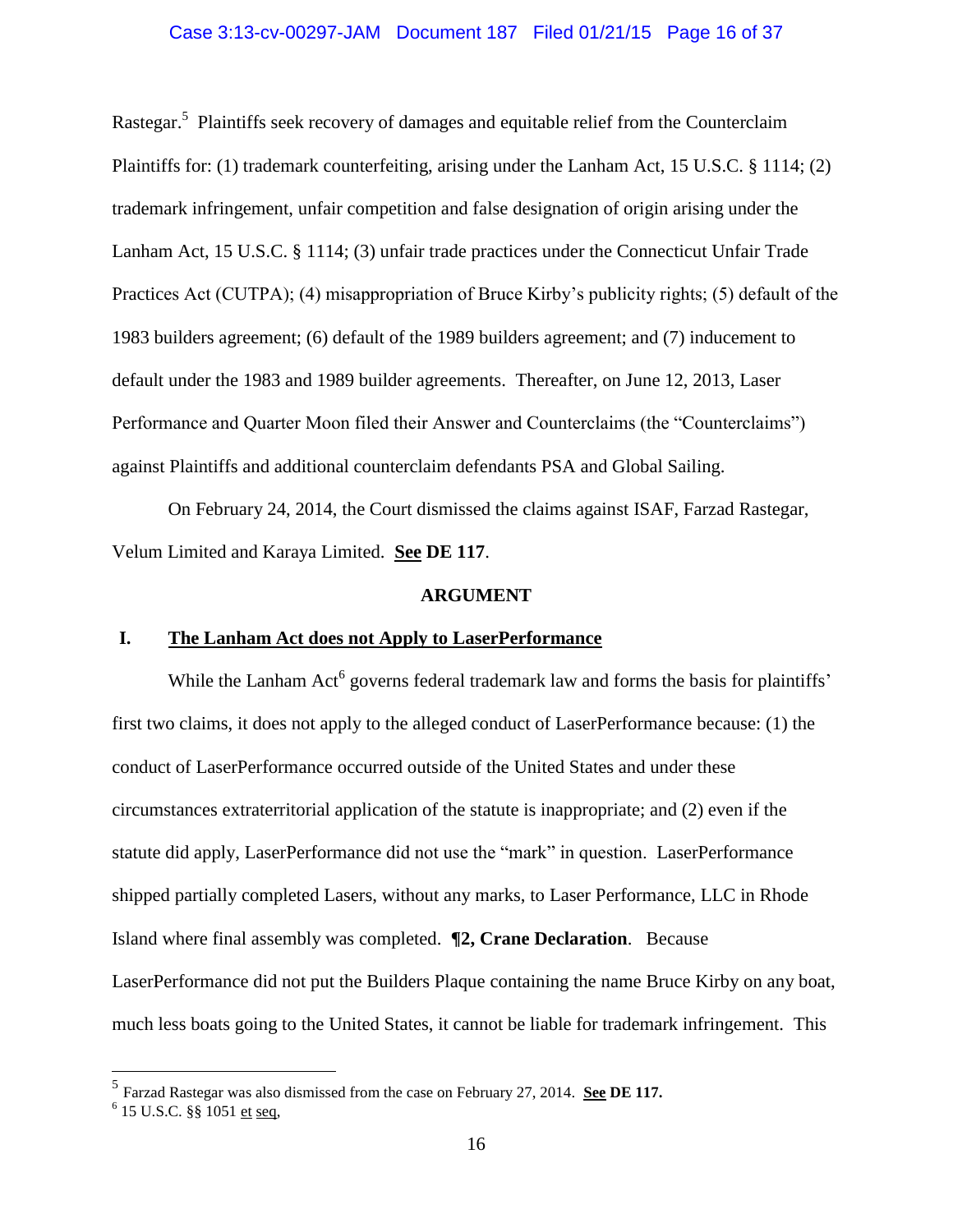is no different from a contract manufacturer shipping partially completed boats or parts of boats into Rhode Island. For the forgoing reasons, summary judgment should be granted as to LaserPerformance on Counts One and Two.

# **A. Extraterritorial Application of the Lanham Act is Inappropriate under These Circumstances**

<span id="page-16-3"></span><span id="page-16-2"></span><span id="page-16-1"></span><span id="page-16-0"></span>Absent exceptional circumstances, American law does not apply to a British company building part of a boat in England without trademarks for the American market. While the Second Circuit has found that "the Lanham Act may reach allegedly infringing conduct that occurs outside the United States when necessary to prevent harm to commerce in the United States," the Act applies to foreign actions in very limited circumstances. Atlantic Richfield Co. v. Arco Globus Int'l Co., 150 F.3d 189, 191 (2d Cir. 1998). In order to determine if the Lanham Act applies to firms that do not have a physical presence in the United States, courts examine three factors: (1) whether the defendant is a United States citizen; (2) whether there is a conflict with trademark rights established under foreign law; and (3) whether the defendant's conduct has a substantial effect on United States commerce. See Totalplan Corp. of Am. v. Colborne, 14 F.3d 824, 830 (2d Cir. 1994) (absence of any two factors is fatal). Congress sought to limit extraterritorial application of the Lanham Act to "foreign uses that have significant trademarkimpairing effect upon American commerce." Sterling Drug, Inc. v. Bayer AG, 14 F.3d 733, 746 (2d Cir. 1994) (instructing district court, on remand, to craft injunction that prohibits only those uses of mark abroad that have substantial effect on U.S. commerce); Gucci Am., Inc. v. Guess?, Inc., 790 F. Supp. 2d 136, 143 (S.D.N.Y. 2011) ("[A] showing of consumer confusion or harm to plaintiff's goodwill in the United States is sufficient to demonstrate a 'substantial effect on United States commerce'").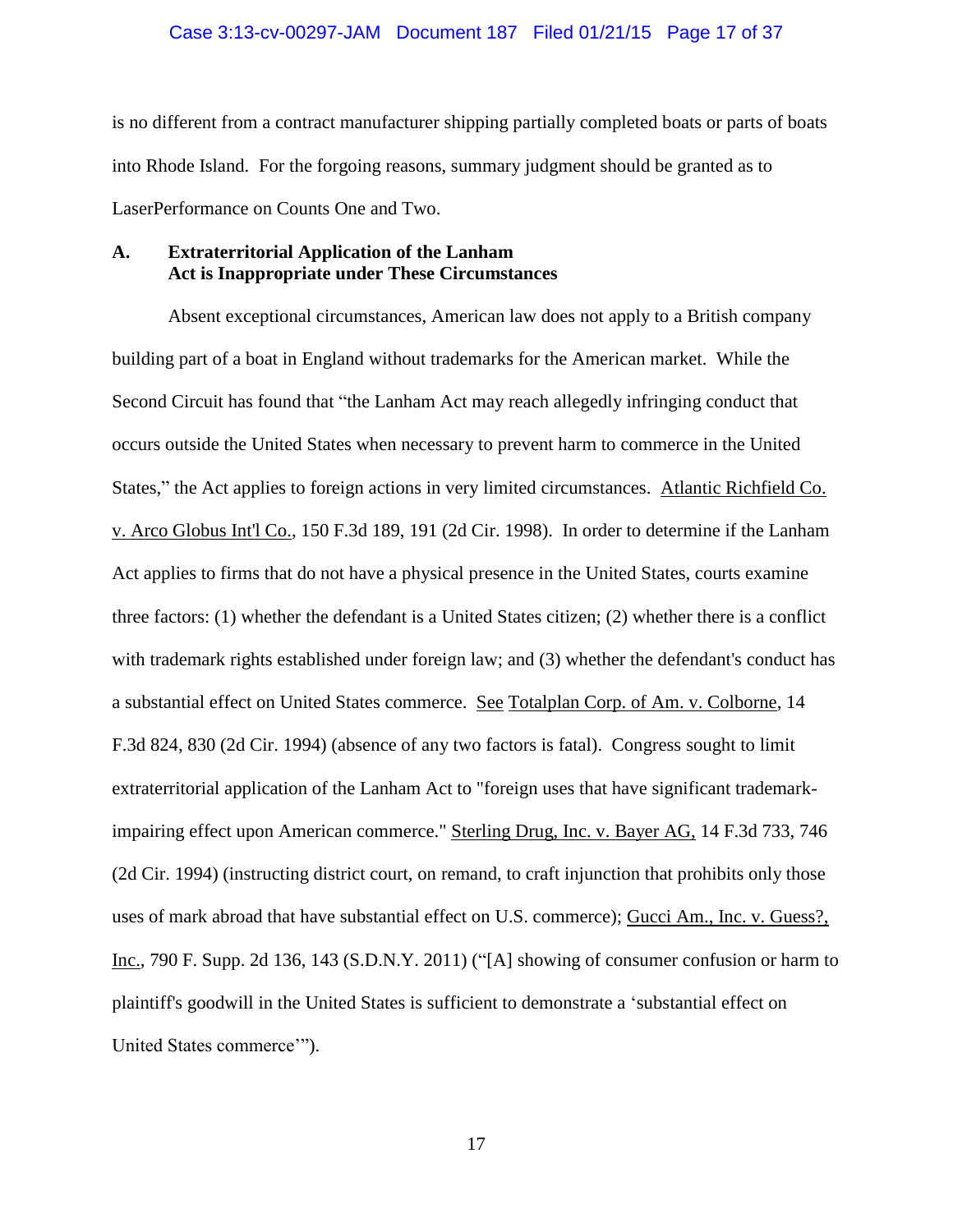#### Case 3:13-cv-00297-JAM Document 187 Filed 01/21/15 Page 18 of 37

Plaintiffs admit in their Amended Complaint that LaserPerformance is not a United States corporation. **¶6, First Amended Complaint.** LaserPerformance is incorporated and is located in England and Wales. **¶6, First Amended Complaint.** Its principal place of business is StationWorks, Long Buckby, Northhampton, NN6 7PF, England. **¶6, First Amended Complaint.** This weighs heavily against extraterritorial application of the Lanham Act.

<span id="page-17-0"></span>Furthermore, LaserPerformance does not even affix any marks to the parts of Lasers shipped to the United States so it cannot have an effect on United States commerce, let alone a *substantial effect*. See Atlantic Richfield Co., 150 F.3d at 192 ("we have never applied the Lanham Act to extraterritorial conduct absent a substantial effect on United States commerce"). Laser Sailboats Limited manufacturers Laser sailboats in the United Kingdom and Laser Performance, LLC finishes the assembly of Lasers for the North American market. **¶2, Declaration of William Crane.** Laser Performance, LLC affixes the plaques to the boats. **¶4, Declaration of William Crane.** While Mr. Kirby has designed boats, he does not manufacture or sell boats. **P. 9, Kirby Depo (Ex. 2, Allentuch Declaration).** Plaintiffs have no product of their own that a consumer could become confused about. Plaintiffs cannot establish that there has been *any* effect on United States commerce. Accordingly, extraterritorial application of the Lanham Act is inappropriate and therefore summary judgment should be granted as to Laser Performance on Counts One and Two of the Complaint.

# **B. At no Point in Time Did LaserPerformance Use the Trademark "Bruce Kirby" in the United States**

LaserPerformance did not counterfeit or infringe any trademarks in the United States. As stated above, LaserPerformance does not manufacture Laser sailboats. **¶ 2, Declaration of William Crane.** For North American boats, LaserPerformance does not affix anything to the Laser parts it produces, including the phrase "designed by Bruce Kirby." Laser Performance,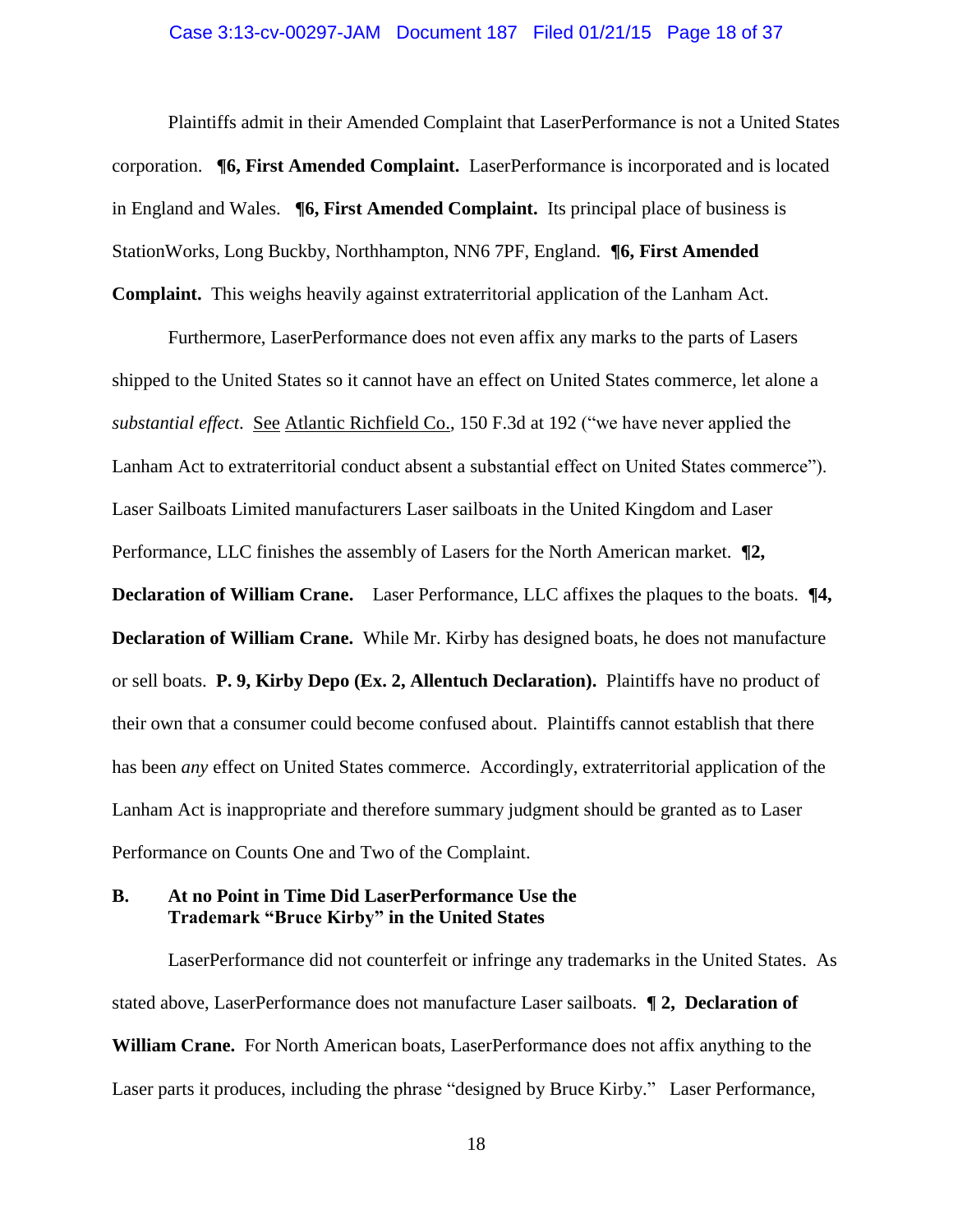# <span id="page-18-2"></span>Case 3:13-cv-00297-JAM Document 187 Filed 01/21/15 Page 19 of 37

<span id="page-18-4"></span>LLC affixes the plaques to the boats. **¶ 4, Declaration of William Crane.** Without using the mark at issue, LaserPerformance could not have violated the Lanham Act. See 15 U.S.C. § 1117; 15 U.S.C. § 1116(d)(1)(B)(i). Accordingly, summary judgment should be granted as to LaserPerformance on Counts One and Two of the Complaint.

# **II. The North American Use of the Phrase "Bruce Kirby" was Fair Use**

In the few months starting at the end of  $2012<sup>7</sup>$  and the beginning of 2013, when Laser Performance, LLC (not Quarter Moon) continued to put builder plaques on the Lasers it produced which said "designed by Bruce Kirby" at the bottom, Laser Performance,  $LLC<sup>8</sup>$  did not violate the Lanham Act by including those words on the plaque. Laser Performance, LLC's use of the "Bruce Kirby" phrase fits squarely within the contours of the fair use defense. Laser Performance, LLC has the right to use the phrase "designed by Bruce Kirby" to communicate truthful and accurate information to consumers, namely, that the Laser was designed by Bruce Kirby.

<span id="page-18-3"></span><span id="page-18-0"></span>In order to make a successful fair use defense to a trademark infringement claim, the defendant must prove three elements: that the use was made (1) other than as a mark, (2) in a descriptive sense, and (3) in good faith. See 15 U.S.C. § 1115(b)(4); Kelly-Brown v. Winfrey, 717 F.3d 295, 305 (2d Cir. N.Y. 2013). The mere fact that someone owns a mark that contains a particular word or phrase does not grant the holder the exclusive right to use that word or phrase commercially. See Sands, Taylor & Wood Co. v. Quaker Oats Co., 978 F.2d 947, 951 (7th Cir. 1992). As set forth below, Quarter Moon's use of the phrase clearly meets the criteria for fair

<span id="page-18-1"></span> $\overline{a}$ 

 $<sup>7</sup>$  Defendants were authorized to use the words "Bruce Kirby" on a Laser until Mr. Kirby terminated the agreements</sup> that applied to LaserPerformance and Quarter Moon in October and November, 2012. **Ex. 18, Allentuch Declaration.** Once Kirby complained by filing this lawsuit, defendants immediately removed the words "designed by Bruce Kirby" from the builder plaque. They were removed in the beginning of 2013. **¶ 5, Crane Declaration.** <sup>8</sup> Laser Performance, LLC is a subsidiary of Quarter Moon.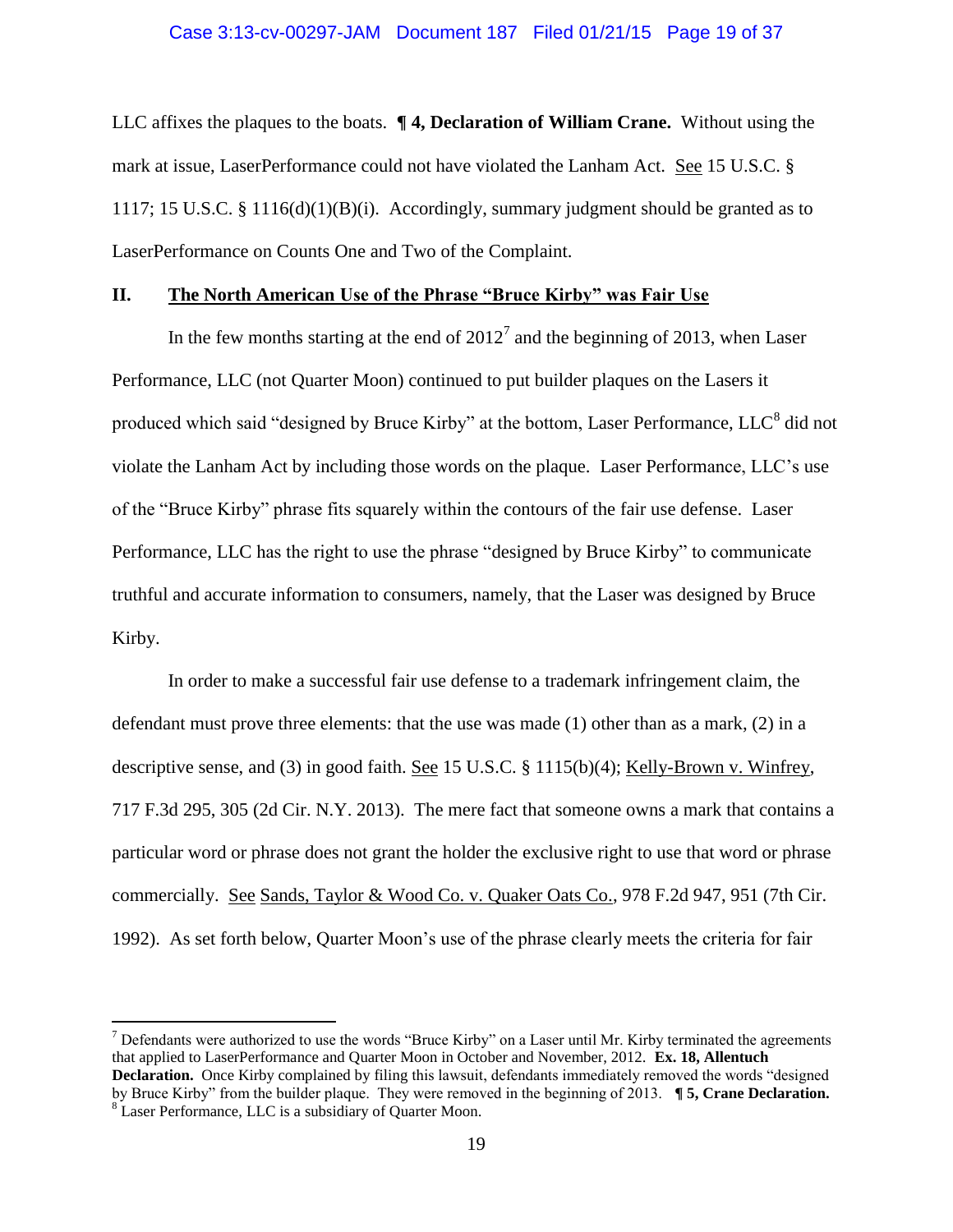use. Accordingly, summary judgment is appropriate as to Count One and Two of the Amended Complaint.

### **A. Laser Performance, LLC Did not Use the Phrase "Bruce Kirby" as a Mark**

There is no dispute that Kirby designed the Laser. The words "designed by Bruce Kirby" are merely descriptive. Rather than feature the words "Bruce Kirby," the phrase "designed by Bruce Kirby" appears in small letters at the bottom of a small sticker (the Builder Plaque) on the Laser. **Exhibit 1, Crane Declaration.** Mr. Crane testified that the Builder Plaque "is located on the forward-facing bulhead of the cockpit beneath the hiking strap. So it's visible, but it's not in a, you know, high visibility area." **P. 88, Crane Depo (Ex. 1, Allentuch Declaration)**. In other words, "designed by Bruce Kirby" is placed in an out of the way location on the Laser because it is meant to give Mr. Kirby credit for designing the Laser, not profit from the copyrighted brand name "Bruce Kirby."

<span id="page-19-1"></span><span id="page-19-0"></span>To determine if a defendant is using the challenged term or phrase "as a trademark," courts examine whether a defendant's use is designed to "indicate[] the source or origin of consumer products." Dessert Beauty, Inc. v. Fox, 568 F. Supp. 2d 416, 424 (S.D.N.Y. 2008). Thus, "[a] non-trademark use of [a] phrase is evident where the source of the defendant's product is clearly identified by the prominent display of the defendants' own trademarks." Cosmetically Sealed Indus., Inc. v. Chesebrough-Pond's USA Co., 125 F.3d 28, 30-31 (2d Cir. 1997). Here, there is no question that the sailboat is a Laser. It has Laser trademarks all over the boat. **¶4, Crane Declaration.** The sail of the Laser contains a large Starburst logo which is part of the Laser trademark. **¶4, Crane Declaration.** The port and starboard of the hull also have the Laser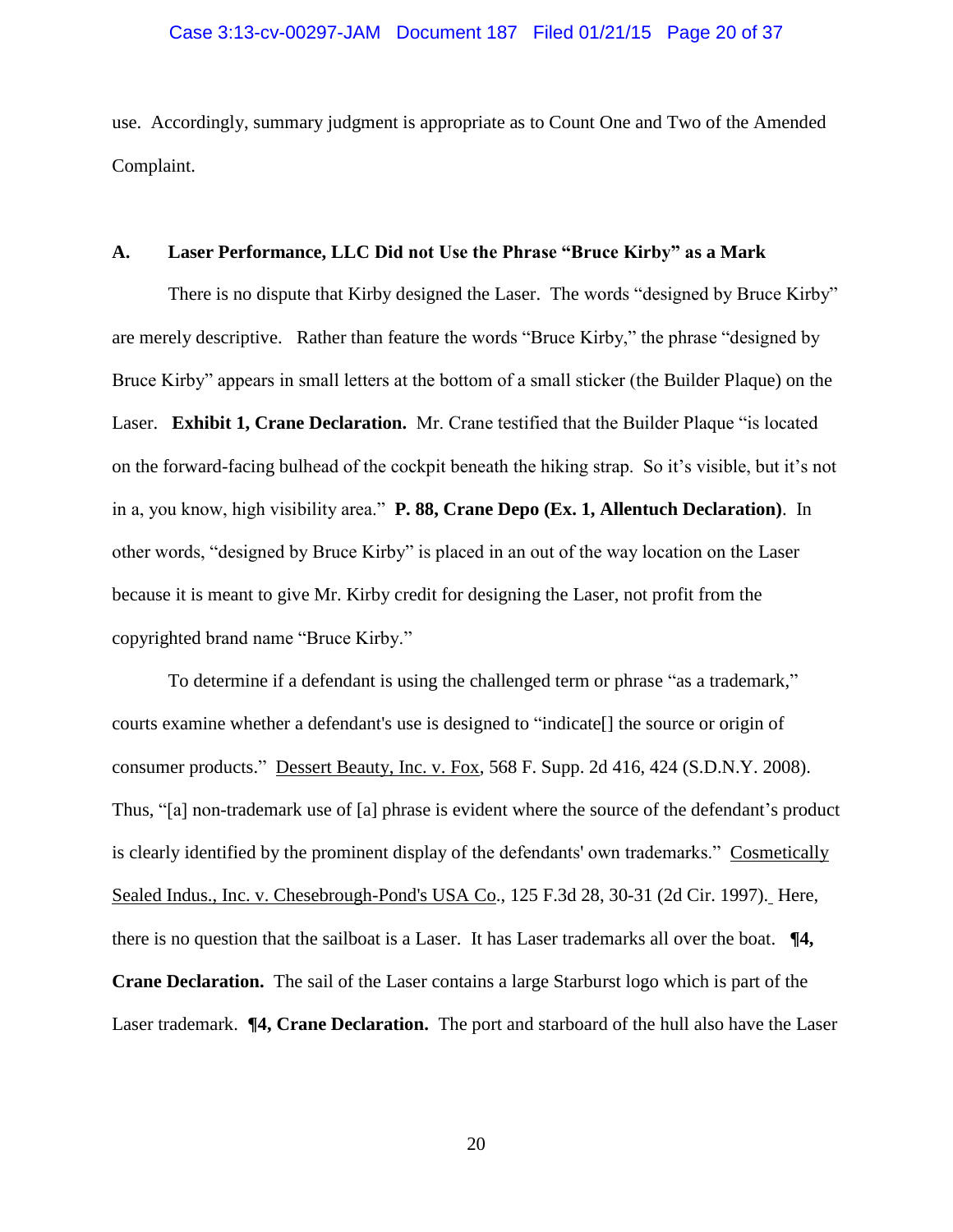#### Case 3:13-cv-00297-JAM Document 187 Filed 01/21/15 Page 21 of 37

and Starburst logo. **¶4 Crane Declaration.** There are also Laser stickers along the mast sections, boom, rudder, centerboard and rudder head of the boat. **¶4 Crane Declaration.**

<span id="page-20-1"></span>When Laser Performance, LLC included "designed by Bruce Kirby" on its plaque, and then added the Laser brand and trademark to various parts of the sailboat, the words "Bruce Kirby" were not used as a trademark. Instead, the mark, which is Bruce Kirby's name, was used solely to explain to the consumer who designed the boat. See Scandaglia v. Transunion Interactive, Inc., 2010 U.S. Dist. LEXIS 91763 (N.D. Ill. Sept. 1, 2010) (Phrase in question not used as a mark where used in conjunction with numerous other phrases). If Laser Performance, LLC sold a "Bruce Kirby" brand boat that would potentially violate the act, but that is not what happened here. Given the nature and context of the phrase's use on the plaques, along with the litany of Laser related markings on the boat, it is clear that Laser Performance, LLC intended to use the Laser trademark and the ISAF mark to identify the source of the boat; not the "Bruce Kirby" mark.

<span id="page-20-0"></span>Courts also consider the "physical nature of the use in terms of size, location, and other characteristics in comparison with the appearance of other descriptive matter or other trademarks,' as well as the 'presence or absence of precautionary measures such as labeling or other devices designed to minimize the risk that the term will be understood in its trademark sense." See JA Apparel Corp. v. Abboud, 568 F.3d 390 (2d Cir. N.Y. 2009). Neither the Builder's Plaque nor the ISAF Plaque (which referenced "Bruce Kirby, Inc." not "Bruce Kirby") use Bruce Kirby's name as a trademark. A viewer of the Builders Plaque is immediately drawn to the large, colored font that consumes nearly half of the plaque in which the duly authorized trademark, "Laser," is displayed. **Ex. 1, Kirby Depo (Ex. 4, Allentuch Declaration).** This "Laser" trademark is displayed in various other locations throughout the plaque and the boat. It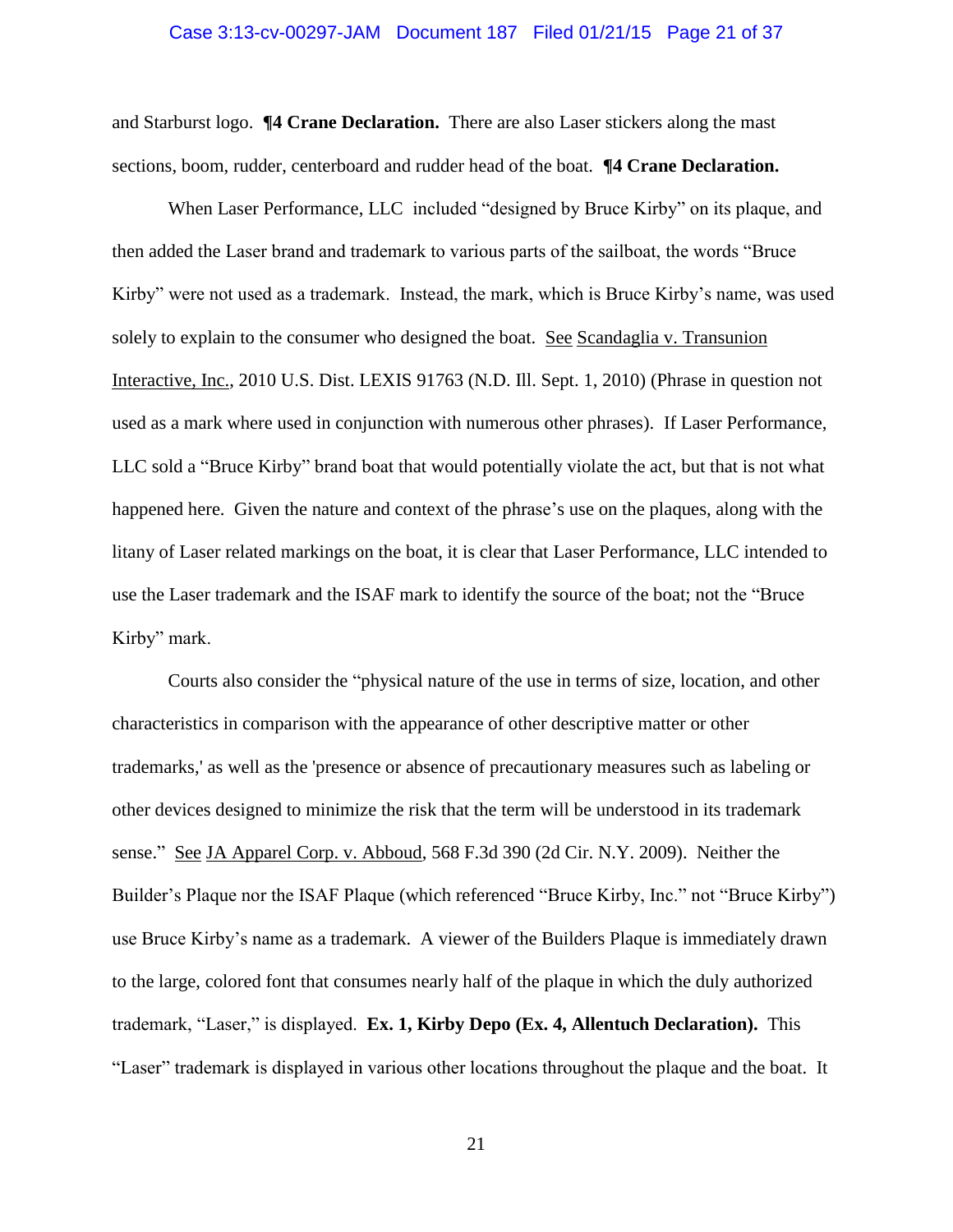#### Case 3:13-cv-00297-JAM Document 187 Filed 01/21/15 Page 22 of 37

is prominently displayed at the top right hand portion of the plaque. Meanwhile, the words "Bruce Kirby" appear only at the very bottom right hand of the plaque in a font that is significantly smaller and takes up a very tiny portion of the plaque. The Builders Plaque is not in a prominent position. It is clear from the design and setup of the plaque, and the boat itself, that the phrase "Bruce Kirby" is far from the focal point of the plaque or the boat. It is not positioned in such a way as to attract significant public attention. The focus of the plaque, and nearly every other part of the boat, is the "Laser" trademark and the associated Starburst logo.

The same can be said for the ISAF Plaque. Nearly the entire left half of the plaque is consumed by a large "International Sailing Federation" trademark. **Ex. 2, Kirby Depo (Ex. 4 Allentuch Declaration).** Once again, the "Laser" trademark is also prominently displayed at the top right hand portion of the plaque. In fact, the "Bruce Kirby" phrase does not even appear on this plaque. Instead, it is the phrase "Authorized By . . . Bruce Kirby Inc." Regardless of whether that mark is even trademarked, it is clear that the phrase is not used as a mark. The words "Bruce Kirby" in both plaques appear in the context of a complete sentence that is merely informational and constitute a minor aspect of the plaque - which in turn represents a minor portion of the boat. Indeed, the plaques are the only location on the entire boat that Bruce Kirby's name appears. Laser Performance, LLC did not use the phrase "Bruce Kirby" as a mark.

#### **B. The Phrase Bruce Kirby was Used Merely in a Descriptive Sense**

<span id="page-21-0"></span>A use of a mark is descriptive where "the name or term is used 'to describe the goods.'" Cosmetically Sealed Indus., Inc. v. Chesebrough-Pond's USA Co., 125 F.3d 28, 30 (2d Cir. 1997) (quoting 15 U.S.C. § 1115(b)(4)). The Second Circuit has not limited the phrase "to describe the goods" to the description of a characteristic of the goods, but rather, allows for the use of words or images "in their descriptive sense." See id. "Descriptive use is evident in such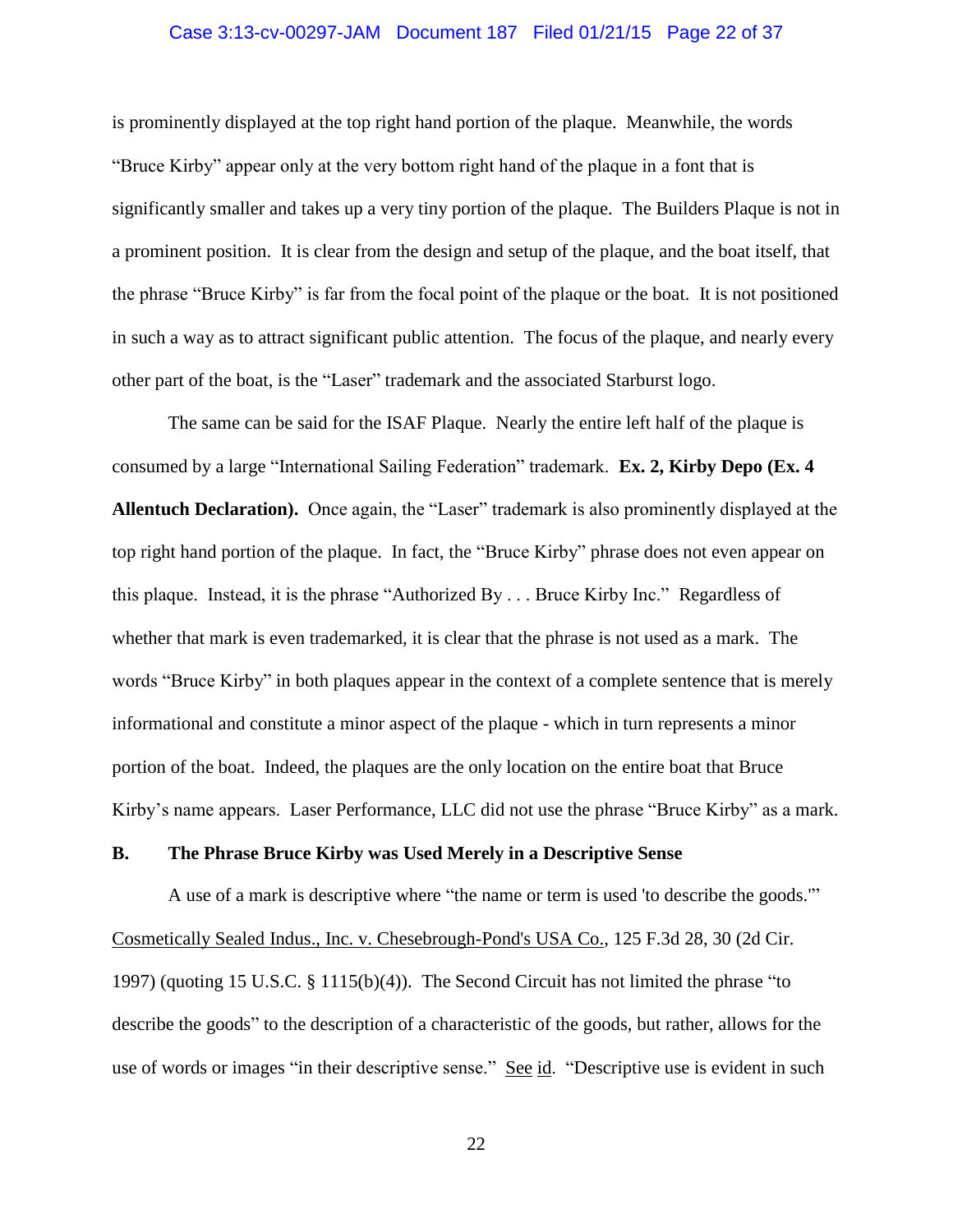#### <span id="page-22-0"></span>Case 3:13-cv-00297-JAM Document 187 Filed 01/21/15 Page 23 of 37

situations [w]here a mark incorporates a term that is the only reasonably available means of describing a characteristic of another's goods." Dessert Beauty, Inc. v. Fox, 568 F. Supp. 2d 416, 426 (S.D.N.Y. 2008).

As discussed above, the phrase "designed by Bruce Kirby" merely alerts the consumer that Bruce Kirby, the individual, was the designer of the Laser. Bruce Kirby is in fact the individual who designed the Laser. **P. 43-44 Kirby Depo (Ex. 2 Allentuch Declaration).** The use of Bruce Kirby's name is the only "reasonably available means" by which Laser Performance, LLC can inform potential customers and users of the Laser that Bruce Kirby designed the Laser. See Dessert Beauty, 568 F. Supp. 2d at 426. Furthermore, as discussed in the previous section, the design and layout of the plaques and the boat itself, namely, the prominent display of the "Laser" trademark, demonstrate that the inclusion of Bruce Kirby's name is not intended to be a focal point. It is not used to promote the boat or draw the consumer's attention. Instead, the inclusion of "Designed by Bruce Kirby" is merely meant to relay necessary and factual information to the consumer. Accordingly, it is clear that Laser Performance, LLC's use of the name "Bruce Kirby" in the Builder's plaque is a descriptive, nontrademark use.

#### **C. Laser Performance, LLC's Use of the Phrase was Not in Bad Faith**

Mr. Kirby cannot contend that Laser Performance, LLC (or Quarter Moon) acted in bad faith. Bruce Kirby designed the Laser. **P. 43-44 Kirby Depo (Ex. 2, Allentuch Declaration).**  The inclusion of the phrase "designed by Bruce Kirby" merely conveyed that information to the consumer. This information has been included in the plaques for approximately twenty five years prior to Mr. Kirby's registration of the phrase "Bruce Kirby." **¶ 4, Crane Declaration.** Indeed, as stated by Mr. Kirby, prior to the termination at the end of 2012 it was a requirement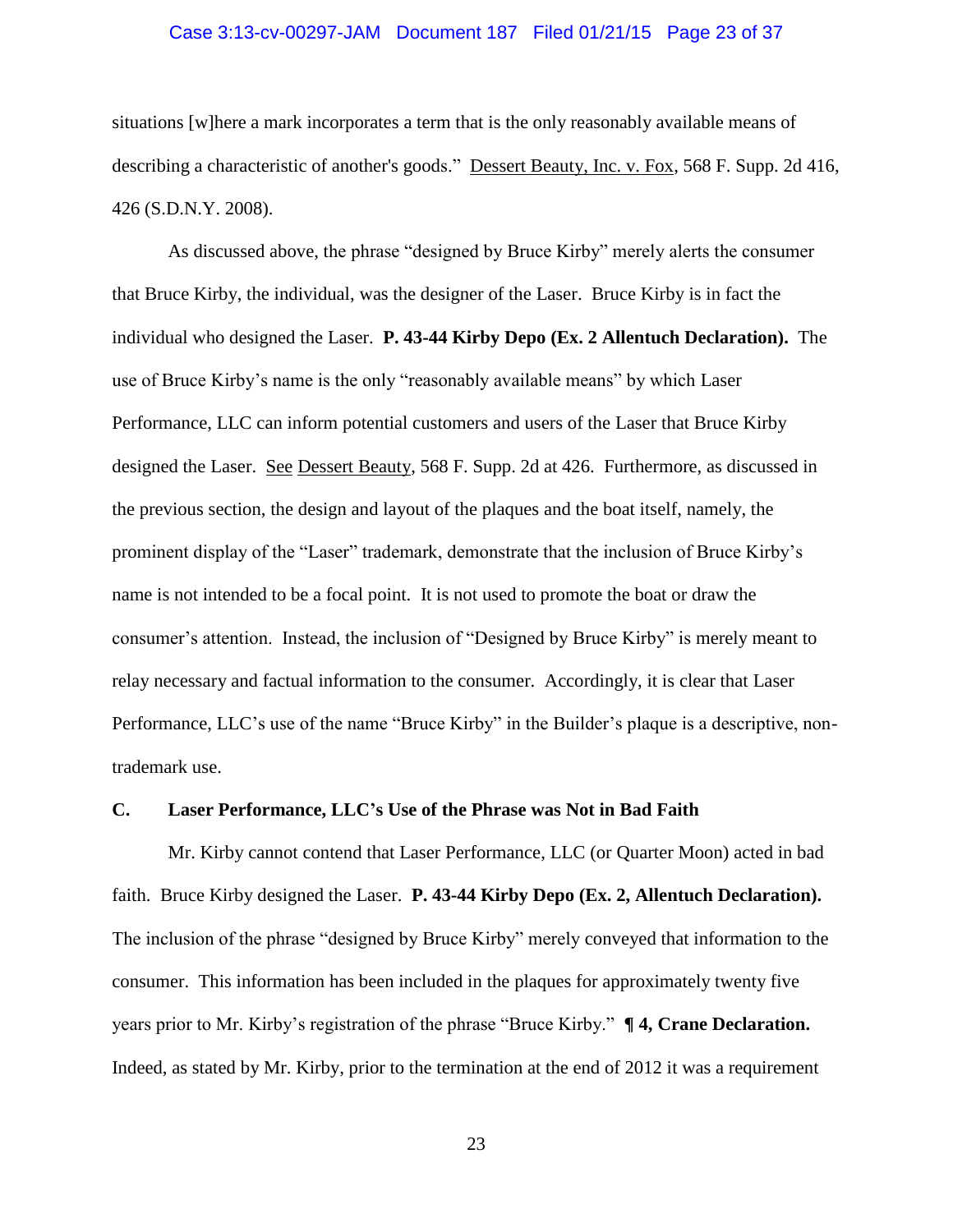#### Case 3:13-cv-00297-JAM Document 187 Filed 01/21/15 Page 24 of 37

that his name be used and he still wants ISAF, LaserPerformance and Quarter Moon to use his name on Lasers. **Pp. 41-42, 86-87, Kirby Depo (Ex. 2 Allentuch Declaration).** Once Laser Performance, LLC was notified that the phrase was registered as a trademark by Mr. Kirby (by this lawsuit), it immediately stopped including that information in the plaque. **¶ 4, Crane**

#### **Declaration.**

<span id="page-23-0"></span>Court's typically "equate a lack of good faith with the subsequent user's intent to trade on the good will of the trademark holder by creating confusion as to source or sponsorship." EMI Catalogue P'ship v. Hill, Holiday, Connors, Cosmopulos Inc., 228 F.3d 56, 66 (2d Cir. 2000). Initially Laser Performance, LLC merely included Bruce Kirby's name because pursuant to the builders agreement it was required to. **P. 86-87 Kirby Depo (Ex. 2, Allentuch Declaration).** In fact, Mr. Kirby himself stated that he still wants his name on the plaques. **p. 41-42 Kirby Depo** 

**(Ex. 2 Allentuch Declaration).** It had nothing to do with "good will" or trying to take advantage of commercial value. Indeed, Plaintiffs have no "good will" as boat sellers. Plaintiffs do not sell boats. For more than a decade, Laser Performance, LLC has been the only Laser manufacturer in all of North America. This clearly demonstrates that despite the window dressing of federal statutory claims, the case is essentially a claim that Quarter Moon breached post-termination obligations in the license agreements with Kirby and BKI.

## **III. The Undisputed Facts Demonstrate that Plaintiffs Cannot Support a Claim for Counterfeiting**

<span id="page-23-2"></span><span id="page-23-1"></span>To establish counterfeiting, a plaintiff must establish four elements beyond mere infringement or false advertising: first, the mark must be "counterfeit," meaning "a spurious mark which is identical with, or substantially indistinguishable from, a registered mark." 15 U.S.C. § 1117; see also id. § 1116(d)(1)(B)(i). Second, the mark must be registered on the U.S. Patent and Trademark Office's principal register for use on the same goods or services for which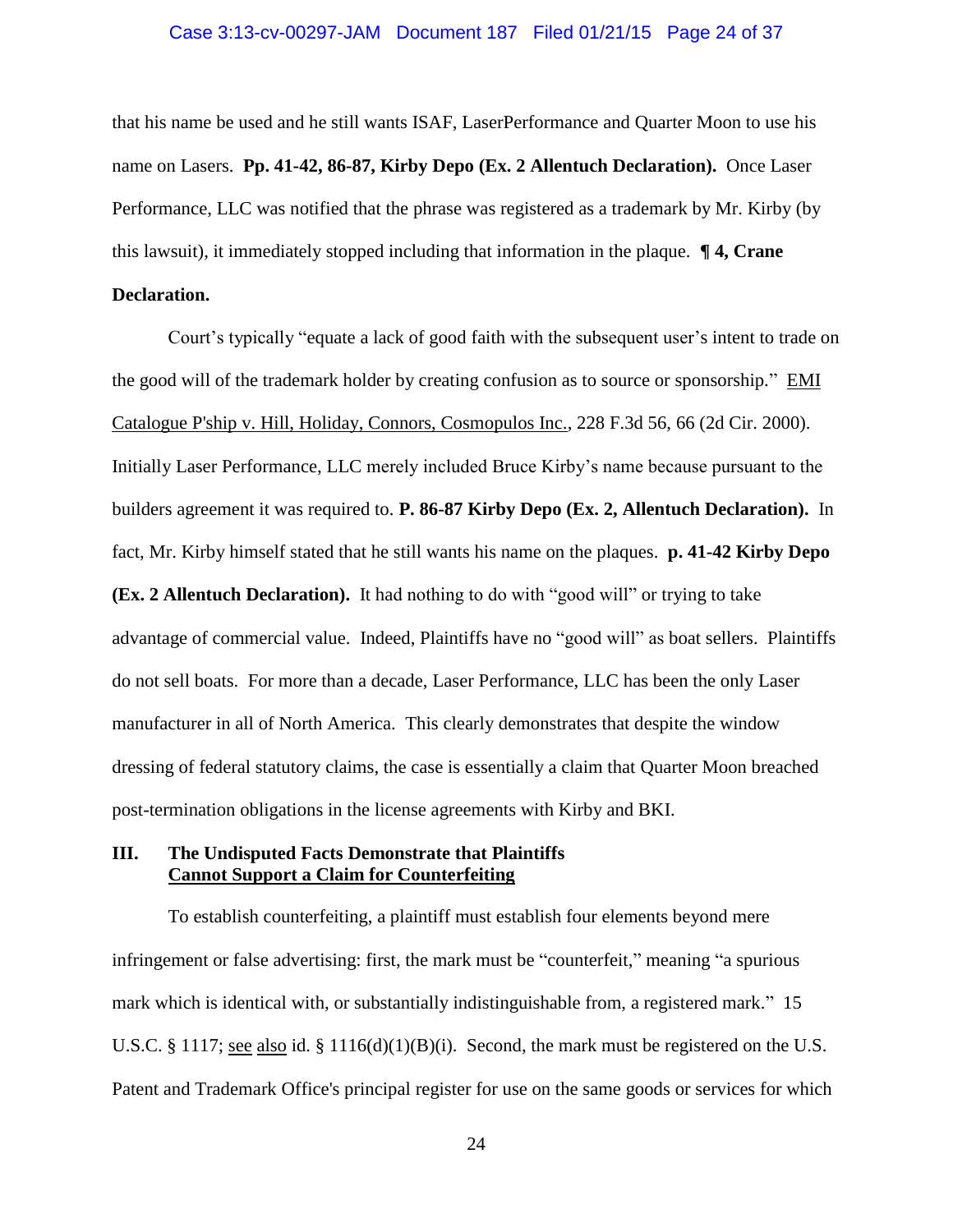#### <span id="page-24-6"></span><span id="page-24-4"></span>Case 3:13-cv-00297-JAM Document 187 Filed 01/21/15 Page 25 of 37

<span id="page-24-5"></span>the defendant uses the mark. See id.  $\S$  1116(d)(1)(B)(I). Third, the defendant must not have been authorized to use the mark at the time the goods or services were manufactured or produced. Id  $\S 1116(d)(1)(B)$ . Finally, the defendant must have acted with knowledge and intent. See id. § 1117(b). As demonstrated above, the phrase "Bruce Kirby" was not used as a mark. For the same reasons the trademark claim fails, the counterfeiting claim fails as well.

<span id="page-24-3"></span><span id="page-24-2"></span><span id="page-24-1"></span><span id="page-24-0"></span>This claim is not like any other counterfeiting case. In nearly every counterfeiting case, a defendant makes a copy, often a cheap copy, of a plaintiff's product and sticks plaintiff's mark on it. The defendant then tries to pass off the knock-off as an original. Consumers are then mislead to believe they can buy a genuine item, such as a Coach handbag, a Rolex watch or a Burberry jacket for a mere thirty dollars. See, e.g., Coach, Inc. v. Paula's Store Sportwear LLC, 2014 U.S. Dist. LEXIS 12170, 5-6 (D.N.J. Jan. 31, 2014) (Coach owns various registered marks which were used by Defendants in connection with the sale of counterfeit items in a way that caused a likelihood of confusion between the counterfeit wallets and handbags and the authentic Coach products. ); Coach, Inc. v. Allen, 2012 U.S. Dist. LEXIS 100829, 4 (S.D.N.Y. July 18, 2012) (Defendants used their website to promote and offer the sale of handbags, duffle bags, wristlets, wallets, scarves, hats, umbrellas, shoes, key chains and sunglasses. The products distributed on the Website were explicitly identified as Coach handbags and accessories and had the Coach trademarks); Coach, Inc. v. Melendez, 2011 U.S. Dist. LEXIS 116842 (S.D.N.Y. Sept. 2, 2011) (Subsequent to Coach's adoption, use and registration of the Coach Registered Trademarks, defendants began selling, offering for sale and distributing, promoting and advertising in interstate commerce merchandise bearing counterfeits and infringements of the Coach Registered Trademarks as those marks appear on Coach's products); Burberry Ltd. v. Designers Imps., Inc., 2010 U.S. Dist. LEXIS 3605, 16-17 (S.D.N.Y. Jan. 19, 2010) ("Defendant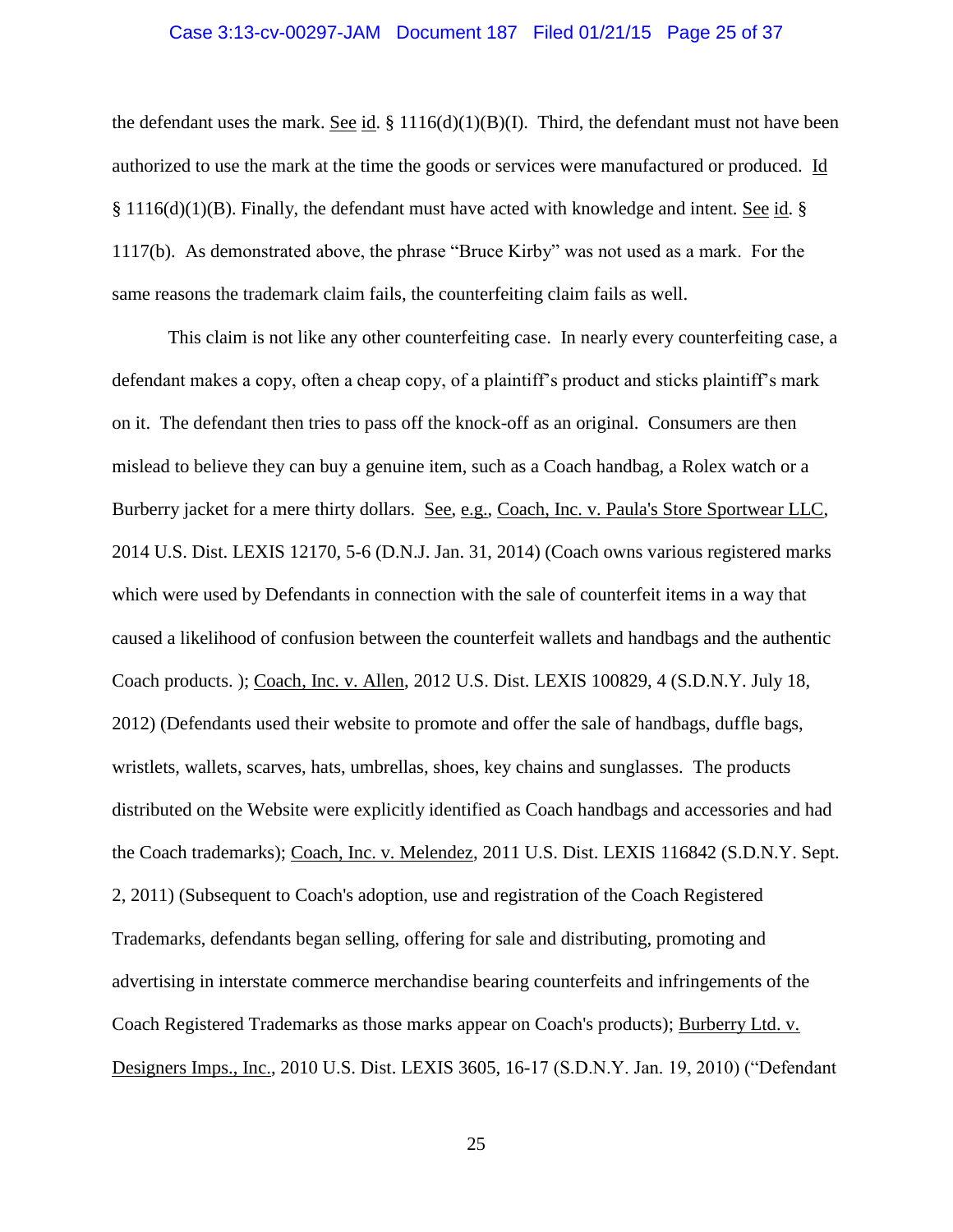#### Case 3:13-cv-00297-JAM Document 187 Filed 01/21/15 Page 26 of 37

<span id="page-25-0"></span>offered for sale and has sold merchandise displaying spurious designations that are identical to, or substantially indistinguishable from, Burberry's famous, registered trademarks on goods for which Burberry trademarks are registered, including: a bikini; a jacket; a coat; shirts; and scarves"); Cartier Int'l B.V. v. Ben-Menachem, 2007 U.S. Dist. LEXIS 95366, 4 (S.D.N.Y. Dec. 19, 2007) (Plaintiff spent millions of dollars in advertising, promoting, and developing Plaintiffs' Marks throughout the world. As a result, products bearing Plaintiffs' Marks are closely associated with Plaintiffs' reputation in the eyes of the public, customers, and the luxury goods industry. Defendants guilty of counterfeiting where they imported, exported, distributed, advertised, offered for sale and sold watches bearing Plaintiffs' Marks without its authorization); Gucci America, Inc. v. Duty Free Apparel, Ltd., 286 F. Supp. 2d 284, 287 (S.D.N.Y. 2003) (retailer and supplier sold accessories bearing the designer's trademark and in the style of the designer's authentic accessories without the designers authorization).

<span id="page-25-1"></span>Here, Plaintiffs do not have a product and the Laser brand sailboat is not a knock off. The Bruce Kirby mark is not used and has never been used. To the extent that Mr. Kirby's renamed Laser is a competitor (the "Kirby Torch"), he claims that not a single Kirby Torch has been built. According to Mr. Kirby, it is nothing more than an idea at this point. **p. 48, 51,** 

**Kirby Depo (Ex. 2, Allentuch Declaration).** There is nothing to counterfeit.

Certainly then, there can be and isn't any evidence that domestic consumers have been misled or have come to view the "Bruce Kirby" mark less favorably as a result of these alleged infringing activities. This is especially true the Bruce Kirby mark is not used and has never been used. A google search for the mark "Bruce Kirby" does not reveal a single product with that brand. Laser sailboats are all the same and have to be the same so that there is a level playing field when they are raced together. **¶7. Crane Declaration.** The Laser boats produced last week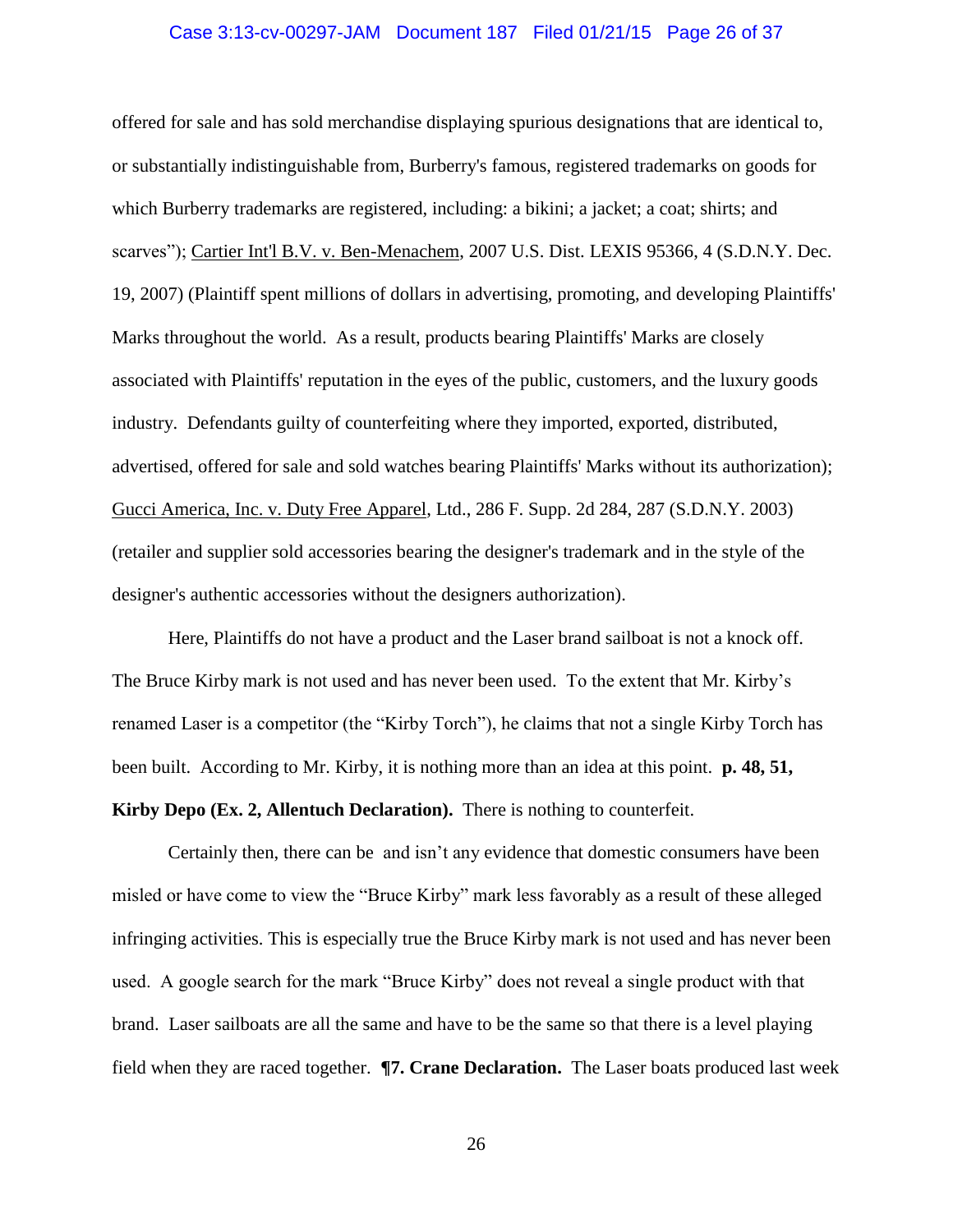#### Case 3:13-cv-00297-JAM Document 187 Filed 01/21/15 Page 27 of 37

or last year are the same. This is not a case where a \$5 knockoff Rolex watch has been made to look like the \$5,000 real Rolex watch. Plaintiffs have no product of their own that a consumer could become confused about and the Laser sailboat remains the Laser sailboat. Accordingly, Plaintiffs cannot support a claim for counterfeiting.<sup>9</sup>

#### **IV. CUTPA Does Not Apply**

<span id="page-26-2"></span><span id="page-26-0"></span>CUTPA provides in relevant part that "[n]o person shall engage in unfair methods of competition and unfair or deceptive acts or practices in the conduct of any trade or commerce." Conn. Gen. Stat. § 42-110b(a). CUTPA does not apply to a violation occurring outside Connecticut unless the violation is "tied to a form of trade or commerce intimately associated with Connecticut." Victor G. Reiling Assocs. & Design Innovation, Inc. v. Fisher-Price, Inc., 406 F. Supp. 2d 175, 200 (D. Conn. 2005). There is no evidence that Quarter Moon's business is a form of trade or commerce intimately associated with Connecticut. It has no employees or bank accounts; it's a holding company. **P. 6, 49. Crane Depo (Ex. 1, Allentuch Declaration)**

<span id="page-26-1"></span>The CUTPA statute is limited in application to unfair "trade" or "commerce" that is "in this state." Conn. Gen. Stat. § 42-110a(4). Plaintiffs have not alleged any trade or commerce in Connecticut or any conduct by Quarter Moon or LaserPerformance that took place in

<sup>&</sup>lt;sup>9</sup> Plaintiffs licensed the design of their boat. Indeed, when asked "what damages you've suffered as a result of the words designed by Bruce Kirby appearing on Exhibit one and on boats . . . in Connecticut?" (Deposition Exhibit 1 is a builder plaque that is affixed to a Laser that used to say on the bottom "Designed by Bruce Kirby"). Mr. Kirby responded "No harm in that, it's supposed to be that way." **p. 135-136, Kirby Depo (Ex. 2 Allentuch Declaration).** Bruce Kirby wants his name and the BKI name on the plaques that are attached to the Laser. **p. 41- 42 Kirby Depo (Ex. 2 Allentuch Declaration).** Of course, this is not surprising. Bruce Kirby designed the Laser almost fifty years ago. **p. 43-44, Kirby Depo (Ex. 2 Allentuch Declaration).** As discussed above, Mr. Kirby claims that not a single Torch has been built to date. **p. 48, Kirby Depo (Ex. 2 Allentuch Declaration).** He said the Torch is nothing more than an idea at this point in time. Mr. Kirby stated that "there is no torch" and that "it does not exist." **p. 49, 51, Kirby Depo (Ex. 2, Allentuch Declaration).** Furthermore, prior to the alleged termination of the Builders Agreement, Quarter Moon had to put Bruce Kirby's name on the Laser. **p. 86-87, Kirby Depo (Ex. 2 Allentuch Declaration).** Accordingly, the only time period in which Quarter Moon could even conceivably be liable for counterfeiting is after the termination and before they took the names off of the plaques. Mr. Kirby has admitted this much. **p. 87-88, Kirby Depo (Ex. 2 Allentuch Declaration).**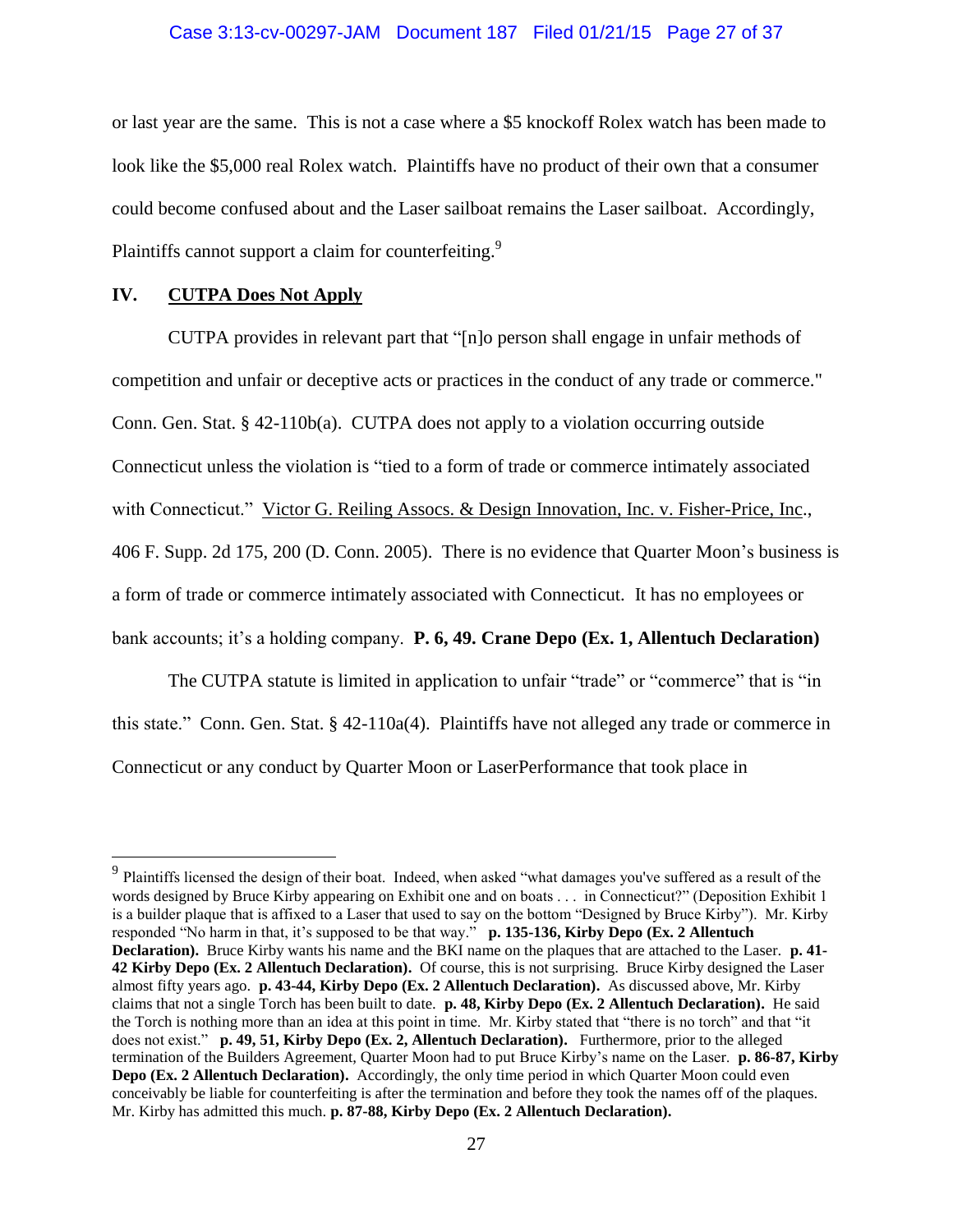Connecticut.<sup>10</sup> In fact, Quarter Moon has no trade or commerce. **P. 6, 49. Crane Depo (Ex. 1**) **Allentuch Declaration).** Indeed, the CUTPA claim barely mentions conduct by Laser Performance or Quarter Moon. **Complaint, Count Three, generally.** It is difficult to imagine how a holding company like Quarter Moon which has no employees, no bank accounts and has no business other than holding the stock of its subsidiaries could violate CUTPA.

<span id="page-27-3"></span>Furthermore, the basis for the alleged CUPTA violation appears to stem from rights grounded in the Builders Agreements or perhaps the alleged trademark violations. As discussed above, defendants did not violate the Lanham Act. The 1983 Builder Agreement does not contain a Connecticut choice of law provision. The 1983 Builder Agreement reads as follow: "The validity, construction and enforcement of this Agreement shall be governed in accordance with the laws of the Province of Ontario, Canada." **§ 13.6 1983 Builder Agreement, Exhibit 4, Amended Complaint**. The specific choice of law provision in that agreement to enforce any rights arising out of that agreement precludes any CUTPA claim. See Travel Servs. Network, Inc. v. Presidential Fin. Corp. of Mass., 959 F. Supp. 135, 146 (D. Conn. 1997) ("A broadlyworded choice-of-law provision in a contract may govern not only interpretation of the contract in which it is contained, but also tort claims arising out of or relating to the contract").

<span id="page-27-2"></span><span id="page-27-1"></span>Even if Connecticut law were to apply, the CUTPA claim is not viable. To pursue a CUTPA claim, a plaintiff must demonstrate aggravating circumstances beyond a simple breach of contract.<sup>11</sup> See Boulevard Assocs. v. Sovereign Hotels, Inc., 72 F.3d 1029, 1038-39 (2d Cir. 1995); A-G Foods, Inc. v. Pepperidge Farm, Inc., 216 Conn. 200, 215, 579 A.2d 69 (1990) (holding that CUTPA addresses practices that "offend[] public policy"; are "immoral, unethical,

<span id="page-27-0"></span> $\overline{a}$ 

 $10$  Furthermore, Plaintiffs suffered no harm from Quarter Moon's alleged CUTPA violation. When asked "what damages you've suffered as a result of the words Laser sailboat designed by Bruce Kirby appearing on Exhibit one and on boats . . . in Connecticut?" Mr. Kirby responded "No harm in that, it's supposed to be that way." **p. 135- 136, Kirby Depo (Ex 2. Allentuch Declaration).**

 $11$  As set forth below, there is no breach of contract claim.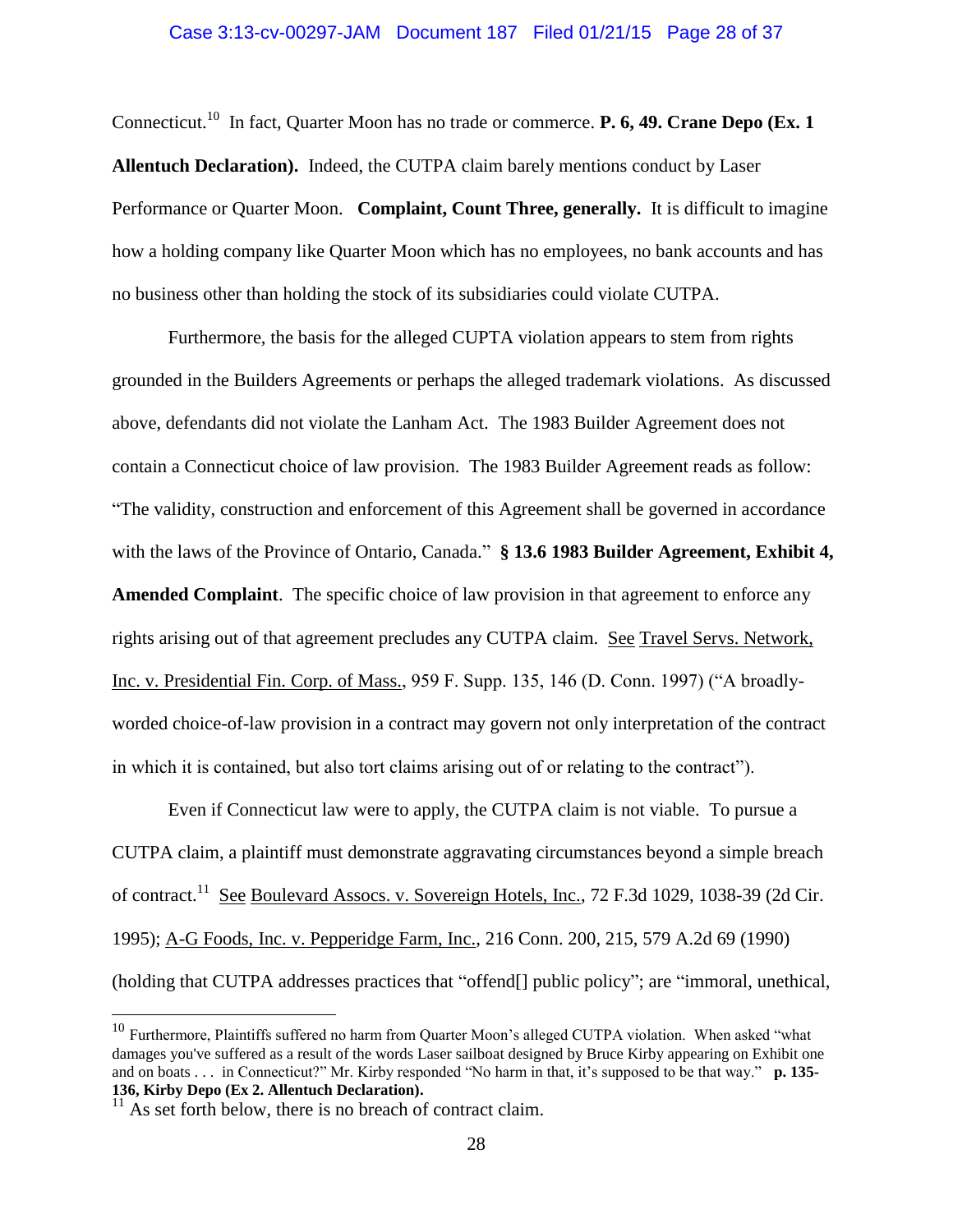#### Case 3:13-cv-00297-JAM Document 187 Filed 01/21/15 Page 29 of 37

<span id="page-28-1"></span>oppressive, or unscrupulous"; and cause "substantial injury to consumers"). Connecticut courts have held that a "[a] simple breach of contract, even if intentional, does not amount to a violation of the Act; a [claimant] must show substantial aggravating circumstances attending the breach to recover under the Act...." Emlee Equip. Leasing Corp. v. Waterbury Transmission, Inc., 41 Conn.Supp. 575, 580 (1991). Connecticut courts have therefore permitted a CUTPA cause of action based on a breach of contract where there are aggravating circumstances attending the breach such as where there has generally "been some type of fraudulent behavior accompanying the breach or aggravating circumstances." Pace v. North Haven Academy, LLC, 2010 Conn. Super. LEXIS 980, 3 (Conn. Super. Ct. April 23, 2010).

<span id="page-28-2"></span> Here the trademark claims lack any merit. At best, plaintiffs' allegations in their CUTPA count can be construed to assert a CUTPA violation predicated on their breach of contract claims. There are no significant aggravating circumstances here. Plaintiffs may argue that they have demonstrated significant aggravating circumstances attending the breach of contract because the defendants made boats and did not pay plaintiffs. However, that argument asserts nothing more than a simple breach of contract, which cannot support a CUTPA claim. There is simply no evidence that the defendants' alleged breaches of contract were accompanied by some type of fraudulent behavior as is necessary under Connecticut law. Davis v. Conn. Cmty. Bank, N.A., 937 F. Supp. 2d 217, 237-238 (D. Conn. 2013). Accordingly, summary judgment should be granted as to the CUTPA claim.

## <span id="page-28-0"></span>**V. The Undisputed Facts Demonstrate that Plaintiffs Cannot State a Claim for Misappropriation of Publicity Rights**

Although there is almost no precedent, a misappropriation of publicity rights claim is actionable under Connecticut as the tort of appropriation of an individual's name or likeness. "Although the Supreme Court has never provided the courts with the elements required to state a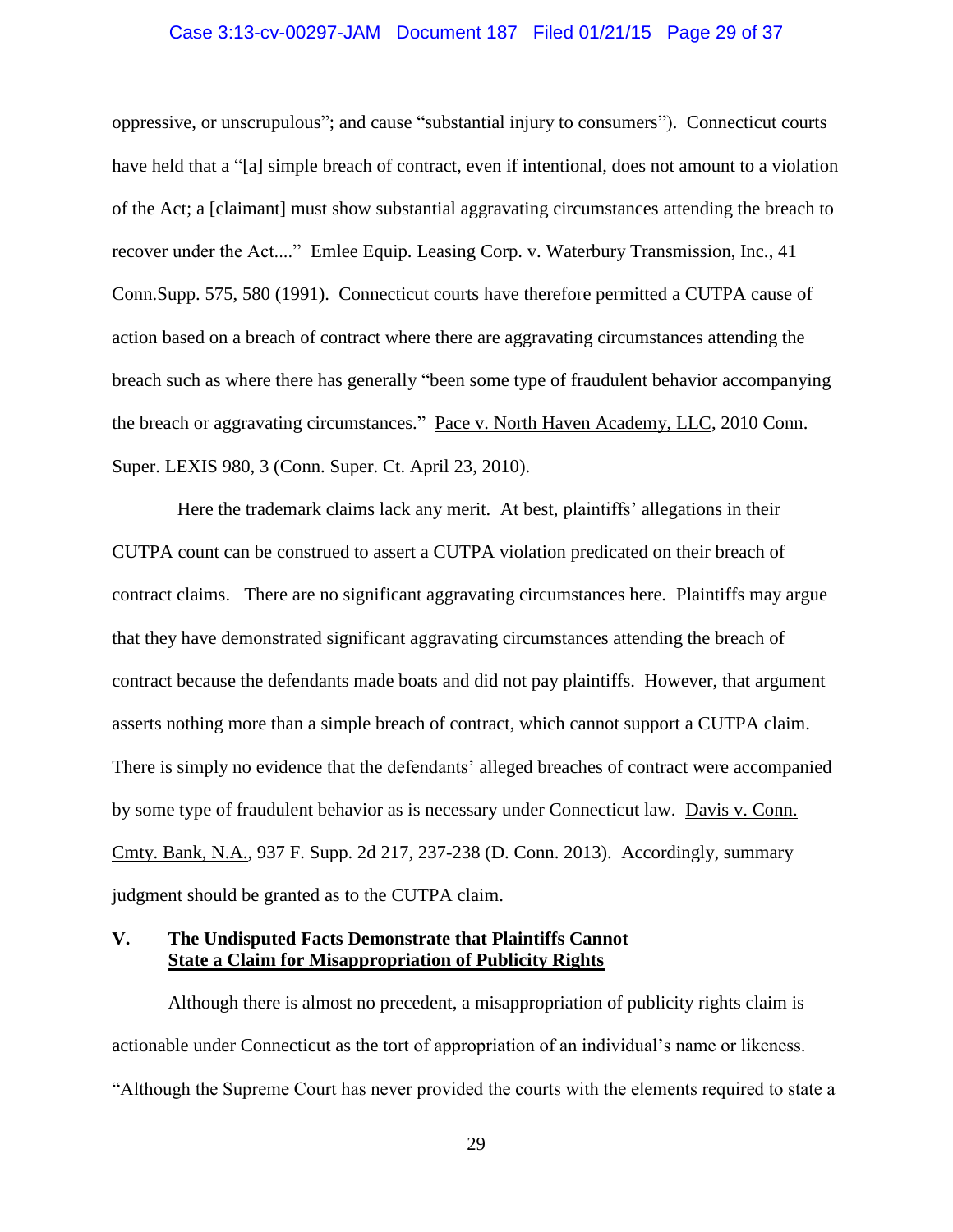#### <span id="page-29-1"></span><span id="page-29-0"></span>Case 3:13-cv-00297-JAM Document 187 Filed 01/21/15 Page 30 of 37

claim sounding in appropriation of name or likeness, it has acknowledged the tort's existence under the law of Connecticut." Gleason v. Smolinski, 2009 Conn. Super. LEXIS 1982, 9-10 (Conn. Super. Ct. July 20, 2009); see also Goodrich v. Waterbury Republican-American, Inc., 188 Conn. 107 (Conn. 1982).

However, Connecticut has adopted the Restatement's definition of the misappropriation of name or likeness. Pursuant to 3 Restatement (Second), Torts § 652C, "[o]ne who appropriates to his own use or benefit the name or likeness of another is subject to liability to the other for invasion of his privacy." The restatement also provides, however, that:

> <span id="page-29-2"></span>[t]he value of the plaintiff's name is not appropriated by mere mention of it, or by reference to it in connection with legitimate mention of his public activities; nor is the value of his likeness appropriated when it is published for purposes other than taking advantage of his reputation, prestige, or other value associated with him, for purposes of publicity. No one has the right to object merely because his name or his appearance is brought before the public, since neither is in any way a private matter and both are open to public observation. It is only when the publicity is given for the purpose of appropriating to the defendant's benefit the commercial or other values associated with the name or the likeness that the right of privacy is invaded. The fact that the defendant is engaged in the business of publication, for example of a newspaper, out of which he makes or seeks to make a profit, is not enough to make the incidental publication a commercial use of the name or likeness. Thus a newspaper, although it is not a philanthropic institution, does not become liable under the rule stated in this Section to every person whose name or likeness it publishes.

Id., § 652C, comment (d). Bruce Kirby designed the Laser. **p. 43-44, Kirby Depo (Ex. 2,** 

**Allentuch Declaration).** This is a well-known fact within the sailing community. In fact, Mr.

Kirby himself stated that he wants his name on the plaques. **p. 41-42, Kirby Depo (Ex. 2,** 

**Allentuch Declaration).** This information was provided on the plaques for many years prior to

Mr. Kirby's registration of the phrase "Bruce Kirby." **¶ 4Crane Declaration.** Indeed, as stated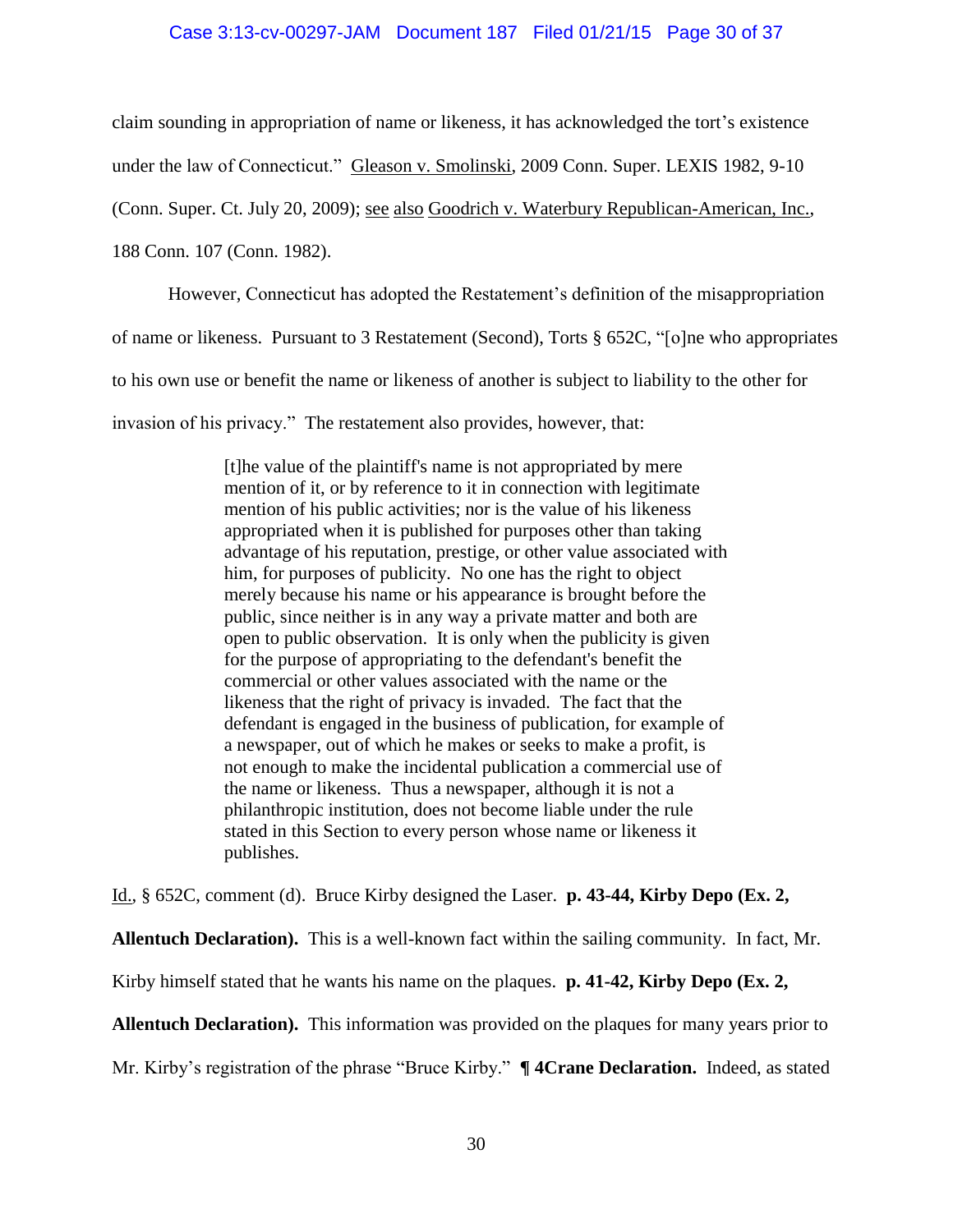#### Case 3:13-cv-00297-JAM Document 187 Filed 01/21/15 Page 31 of 37

by Mr. Kirby, prior to the termination it was a requirement that his name be used. **p. 86-87**

<span id="page-30-2"></span>**Kirby Depo (Ex. 2, Allentuch Declaration).** Laser Performance, LLC did not "misappropriate" Bruce Kirby's publicity rights. Laser Performance, LLC merely stated a fact.<sup>12</sup> An individual cannot object to the use of his name merely because it has been brought before the public. As discussed in the commentary to § 652C, a newspaper article that uses a picture of someone, or makes a factual statement regarding that person, is not improperly appropriating that individual's likeness or name. There was no commercial purpose. Accordingly, it cannot be said that Bruce Kirby's name was used by Laser Performance, LLC for "commercial value" and therefore summary judgment is appropriate.

# **VI. This Court Does Not Have Subject Matter Jurisdiction Over the Breach of Contract Claims as Plaintiffs Do Not Have Standing to Sue**

Neither Plaintiff has standing to sue on either of the Builder Agreements. In June, 2008, Plaintiffs assigned all of their rights under any agreements they entered into relating to the Kirby Sailboat to Global Sailing. **See Intellectual Property Purchase and License Agreement, Ex. 7, Allentuch Declaration;**<sup>13</sup> **P. 99, 105, Kirby Depo (Ex. 2, Allentuch Declaration).** This included the rights under the Builders Agreements. As non-parties to the Builder Agreements, plaintiffs have no standing to enforce those agreements or sue based on an alleged breach. See Caravella v. City of New York, 79 Fed. Appx. 452, 453 (2d Cir. N.Y. 2003) ("Plaintiff also has no individual standing to bring a breach of contract claim as he was not a party to the construction contract"); R&B Realty Group v. Heiser, 322 F. Supp. 2d 206, 210 (D. Conn.

<span id="page-30-1"></span><span id="page-30-0"></span> $\overline{a}$ 

 $12$  Furthermore, during the few months between the termination of the Builder's Agreement and the date Laser Performance, LLC started using new Builders Plaques without the phrase "designed by Bruce Kirby," Laser Performance, LLC did not ship any Lasers into Connecticut. **¶ 5 Crane Declaration.** Thus, even if one was to assume the use of the phrase during that time would amount to misappropriation, no such acts of misappropriation were committed.

<sup>&</sup>lt;sup>13</sup> More specifically, the transfer included "all intellectual property rights owned by [Bruce Kirby and Bruce Kirby Inc.] and "rights under agreements entered into between [Bruce Kirby and Bruce Kirby Inc.] and third parties relating to the Kirby Sailboat." **See Intellectual Property Purchase and License Agreement, Ex. 7, Allentuch Declaration).**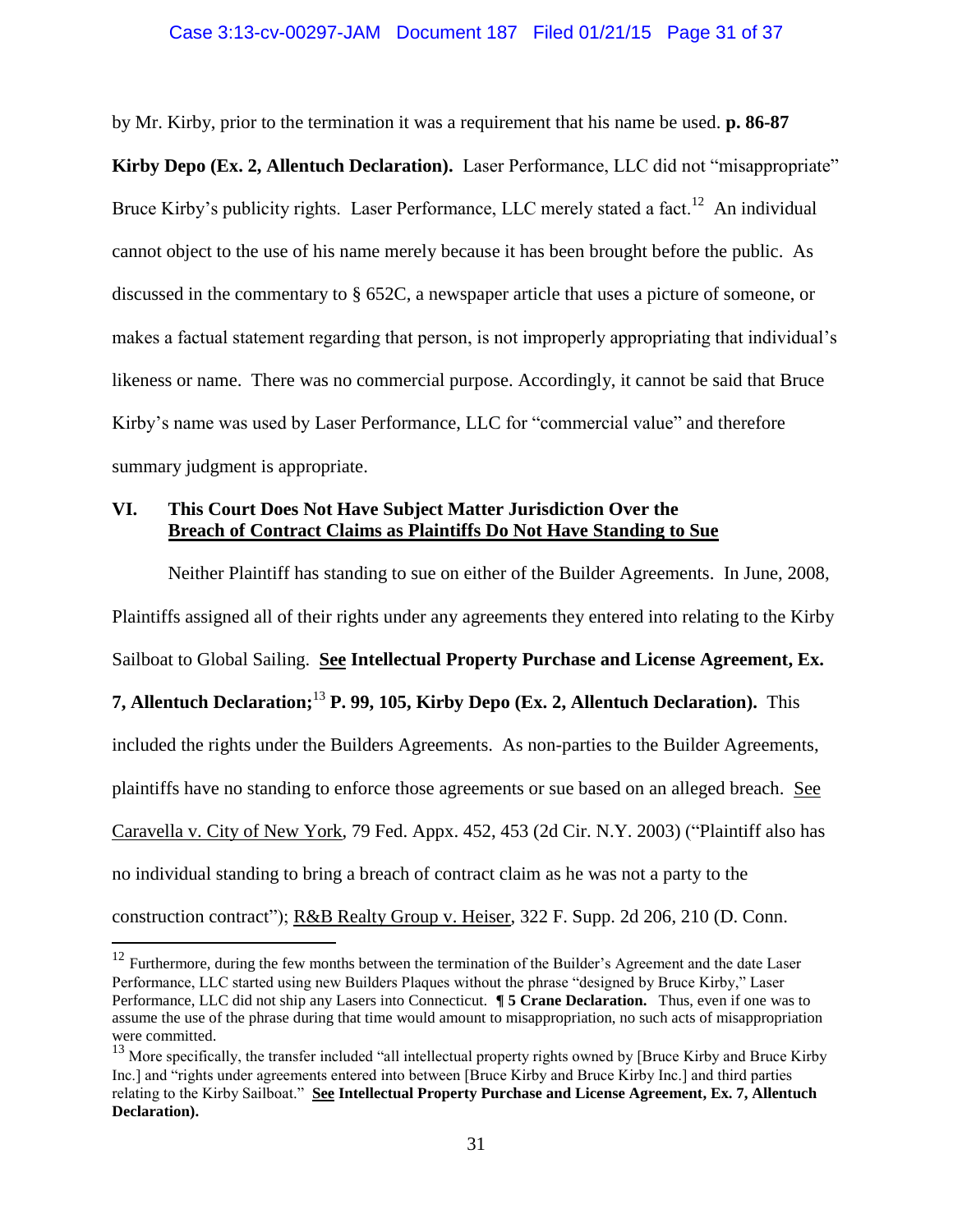#### Case 3:13-cv-00297-JAM Document 187 Filed 01/21/15 Page 32 of 37

2004). Plaintiffs suggest that a subsequent agreement they entered into with Global Sailing in September of 2011 "unwound" the 2008 Agreement. Plaintiffs will likely attempt to render the contracts ambiguous by resorting to extrinsic evidence in the form of various emails and other communications. This is improper. A simple review of these two agreements demonstrates that they are clear, unambiguous contracts which stand on their own and the 2011 Agreement does not transfer back the rights of the Builder Agreements. The 2011 Agreement is merely an attempt by Global Sailing to mitigate the effects of a deal with which it is no longer satisfied. Plaintiffs have not been parties since 2008 to the Builder Agreements and accordingly have no standing to sue based on an alleged breach of those agreements.

<span id="page-31-1"></span><span id="page-31-0"></span>The threshold question in a contract dispute is whether the language of the contract is ambiguous. When interpreting a contract under New York law,  $14 \text{``words}$  and phrases should be given their plain meaning, and the contract should be construed so as to give full meaning and effect to all of its provisions." LaSalle Bank Nat'l Ass'n v. Nomura Asset Capital Corp., 424 F.3d 195, 206 (2d Cir. 2005); see also Hillside Metro Assocs., LLC v. JPMorgan Chase Bank, Nat'l Ass'n, 2012 U.S. Dist. LEXIS 65375, 3 (E.D.N.Y. May 9, 2012) ("[W]here the language of [a contract] is unambiguous on its face, it must be enforced according to the plain meaning of its terms" in order to give effect to the parties' intent). "Only when provisions are ambiguous may courts look to extrinsic factors . . . to interpret the language in question." Sciascia v. Rochdale Vill., Inc., 851 F. Supp. 2d 460 (E.D.N.Y. 2012)

<span id="page-31-2"></span>The 2008 agreement clearly provides for the transfer of rights under the Builder Agreements. More specifically, the agreement states all "rights under agreements entered into between [Bruce Kirby and Bruce Kirby, Inc.] and third parties relating to the Kirby Sailboat"

 $\overline{a}$ 

 $14$  Both the 2008 agreement and the 2011 agreement have New York choice of law provisions.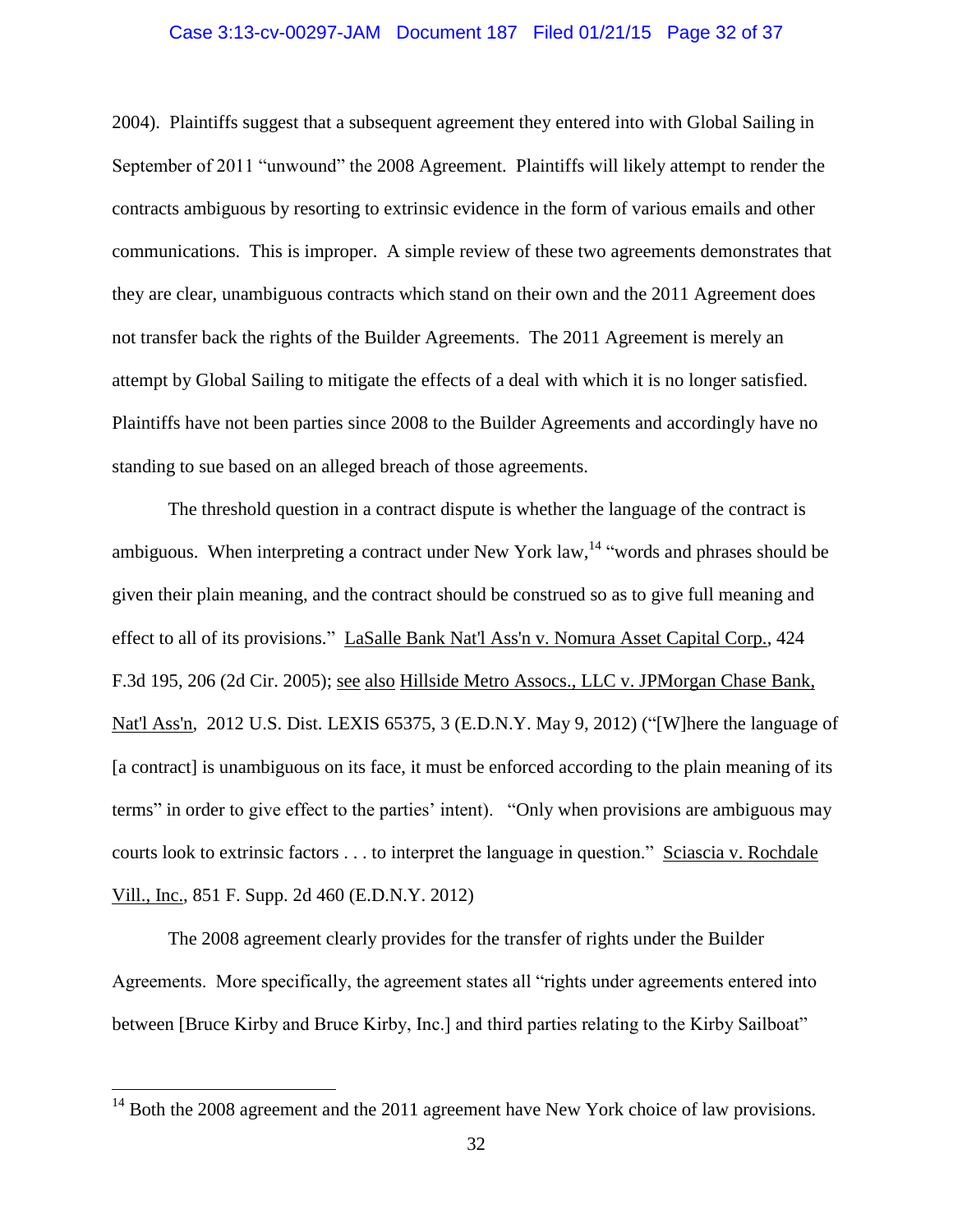# Case 3:13-cv-00297-JAM Document 187 Filed 01/21/15 Page 33 of 37

shall be transferred to Global Sailing. Furthermore, section 6.7 of the 2008 agreement, entitled Entire Agreement and Modification, reads as follows:

> <span id="page-32-0"></span>This Agreement supersedes all prior agreements between the parties with respect to its subject matter and constitutes a complete and exclusive statement of the terms of the agreement between the parties with respect to its subject matter. This Agreement may not be amended except by a written agreement executed by the party to be charged with the amendment.

## **§ 6.7 Intellectual Property Purchase and License Agreement (Ex. 7, Allentuch Declaration).**

No amendment has been entered into between Plaintiffs and Global Sailing.

Furthermore, plaintiffs repeatedly confirmed that the 2008 Agreement included their rights under the 1983 and 1989 Builders Agreement. Plaintiffs told LaserPerformance and Quarter Moon that all future royalty payments should be made to Global Sailing. **1/19/09 Letter to LaserPerformance (BKI 5224); 1/19/09 Letter to Quarter Moon (BKI 5222) (Ex. 8, Allentuch Declaration).** Likewise, on or about January 19, 2009, Global Sailing informed LaserPerformance and Quarter Moon that "Global Sailing Limited acquired all rights to the Laser sailboat from Kirby Inc. All extant agreements with Kirby Inc., including rights and obligations have been assigned to Global Sailing." **1/19/09 Letter to LaserPerformance (BKI 5224); 1/19/09 Letter to Quarter Moon (BKI 5222) (Ex. 8, Allentuch Declaration).** The letters further directed that all royalty fees pursuant to the Builder Agreements should be paid to Global Sailing. **1/19/09 Letter to LaserPerformance (BKI 5224); 1/19/09 Letter to Quarter Moon (BKI 5222) (Ex. 8, Allentuch Declaration).** Indeed, the sale of the rights from Plaintiffs to Global Sailing was common knowledge amongst all relevant parties. On March 31, 2010, ILCA circulated an email seeking formal approval to replace Bruce Kirby's name in the Construction Manual with Global Sailing. **BKI 5427-5428 (Ex. 9, Allentuch Declaration)**. On February 17, 2011, Plaintiffs wrote a letter to LaserPerformance indicating that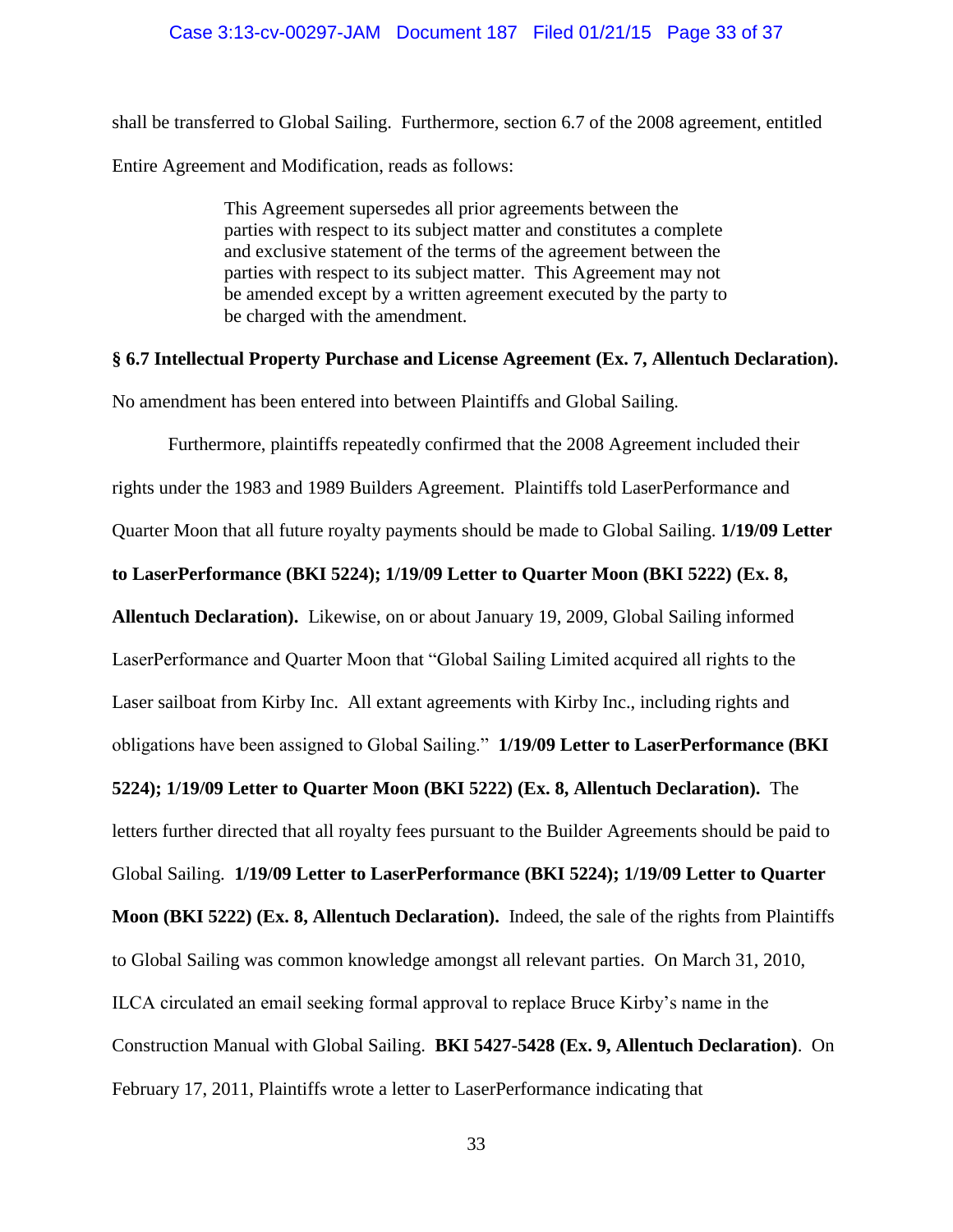#### Case 3:13-cv-00297-JAM Document 187 Filed 01/21/15 Page 34 of 37

LaserPerformance made a royalty payment to Mr. Kirby but that this was improper since plaintiffs assigned their rights to Global Sailing approximately two years earlier. **BKI 5670. (Ex. 15, Allentuch Declaration).** The letter further stated that "[y]ou have made payments to Global Sailing consistently since the time of the assignment and we request that you continue to do so under the terms of the Agreement." **BKI 5670. (Ex. 15 Allentuch Declaration)** Global Sailing was accepting royalty payments for over three years. **¶ 1 Crane Declaration.** Plaintiffs were returning royalty payments and directing that future payments be made to Global Sailing.

<span id="page-33-0"></span>Then in September of 2011, plaintiffs and Global Sailing entered into the "Agreement Relating to Kirby Sailboat." **BKI 6651-6661, (Ex. 14, Allentuch Declaration).** The 2011 Agreement between Plaintiffs and Global Sailing clearly delineates what the parties agreed to. A transfer *back* of the rights under the Builder Agreements is not included. There is a "background" section of the agreement which contemplates that certain terms of the 2008 agreement now appear less favorable to Global Sailing; however, recitals of that nature are not binding obligations. See PGA Mech. Contrs., Inc. v GPNZ Realty Co., LLC, 37 Misc. 3d 1210(A) (N.Y. Sup. Ct. 2012) ("recitals in a contract, such as 'whereas' clauses, are merely explanations of the circumstances surrounding the execution of the contract, and are not binding obligations unless referred to in the operative provisions of the contract"). Global Sailing did not "sell back" everything it had obtained in the 2008 sale. Nor did Plaintiffs and Global Sailing merely cancel the 2008 sale. Indeed, Plaintiffs were paid \$2.6 million by Global Sailing in the 2008 sale whereas Plaintiffs paid Global Sailing \$1 million in the 2011 sale. **p. 97 Kirby** 

# <span id="page-33-1"></span>**Declaration (Ex. 2, Allentuch Declaration); § 1.1, Agreement Relating to Kirby Sailboat BKI 6651-6661. (Ex. 14, Allentuch Declaration).** That transaction does not restore the "status quo." Furthermore, a comparison of the two agreements demonstrates the vast difference in the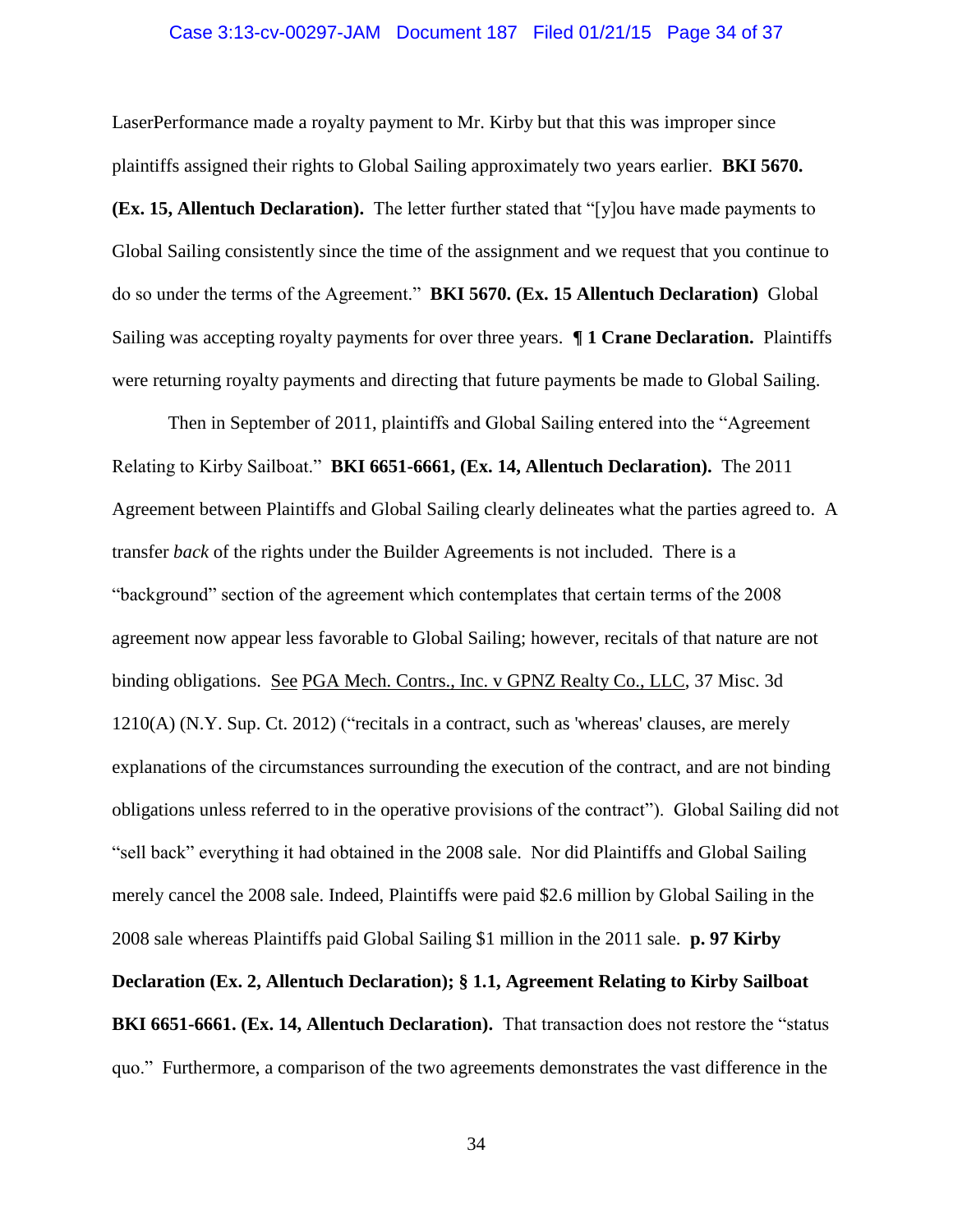# Case 3:13-cv-00297-JAM Document 187 Filed 01/21/15 Page 35 of 37

substance and depth of the rights that are discussed. The 2011 Agreement focuses almost exclusively on payment terms for various royalties and how they will be dispersed between the parties to the agreement. **BKI 6651-6661 (Ex. 14, Allentuch Declaration).** At no point do the terms of the agreement contemplate the assignment or reassignment of rights under any of the contracts relating to the Kirby Sailboat.

# **VII. The Fraudulent Inducement Cause of Action Does not State a Claim Against Laser Performance, LLC**

Count Seven of the Complaint is entitled "Inducement to Default the Builder Agreements." **See Complaint, Count Seven**. The Count does not allege that Quarter Moon or Laser Performance did anything wrong. The Count focuses solely on the allegedly improper behavior of non-parties and former defendants. Indeed, when asked, Mr. Kirby himself could not explain what Count Seven alleges Laser Performance or Quarter Moon did wrong. **p. 89-91, (Ex. 2, Allentuch Declaration).** Instead, he merely stated "[w]ell they build boats without my name on them." **p. 90 (Ex. 2, Allentuch Declaration).** Accordingly, summary judgment is appropriate as to Count Seven of the Complaint.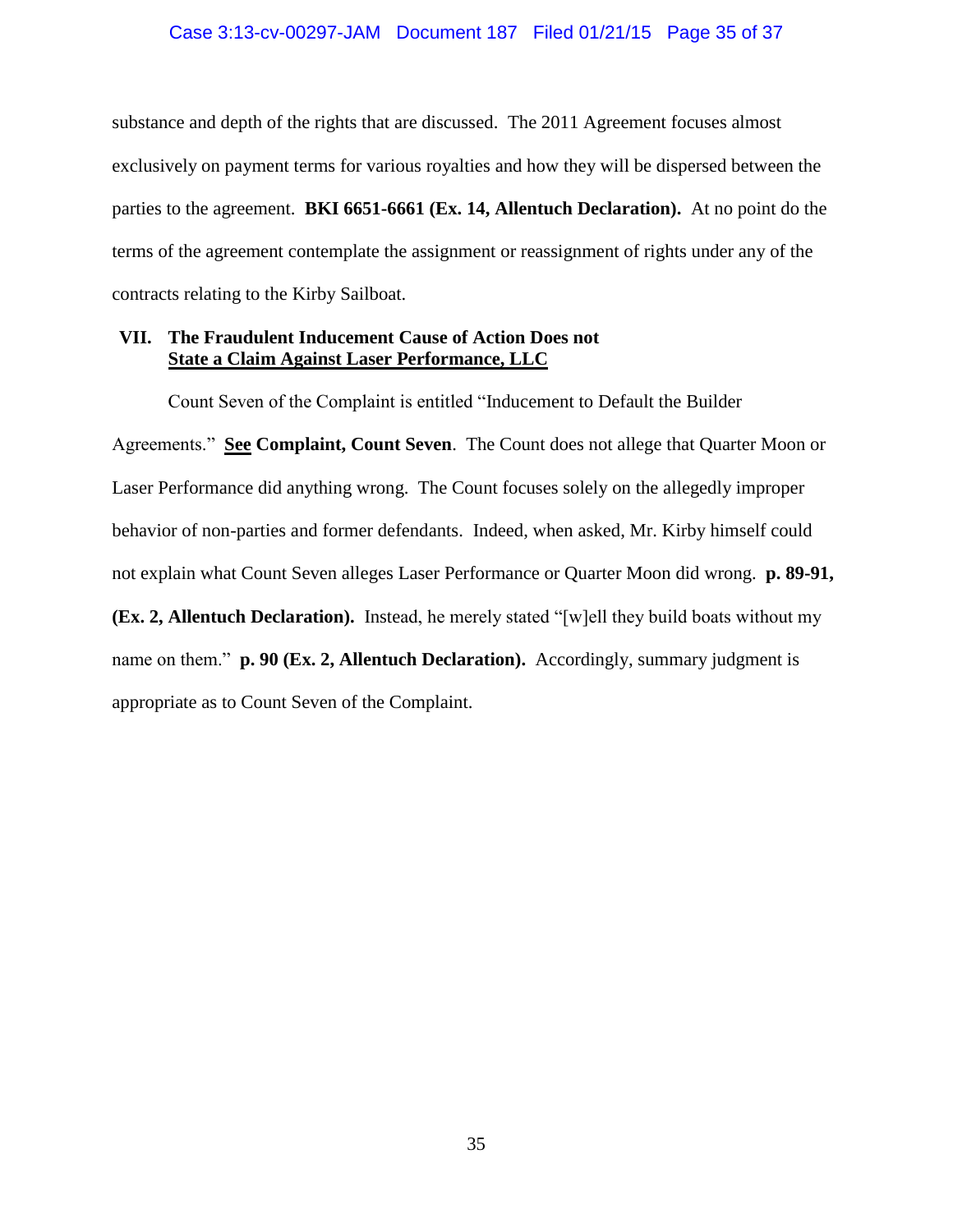Case 3:13-cv-00297-JAM Document 187 Filed 01/21/15 Page 36 of 37

# **CONCLUSION**

For the foregoing reasons, Quarter Moon and Laser Performance respectfully request that

this Court grant their Summary Judgment Motion on its entirety.

THE DEFENDANTS, LASERPERFORMANCE (EUROPE) LIMITED QUARTER MOON, INCORPORATED

/s/ Simon I. Allentuch Simon I. Allentuch, Esq. (ct21094) Corey S. Fitzgerald, Esq. (ct29479) NEUBERT, PEPE & MONTEITH, P.C. 195 Church Street, 13<sup>th</sup> Floor New Haven, CT 06510 Tel: (203) 821-2000 Fax: (203)821-2009 [Sallentuch@npmlaw.com](mailto:Sallentuch@npmlaw.com)